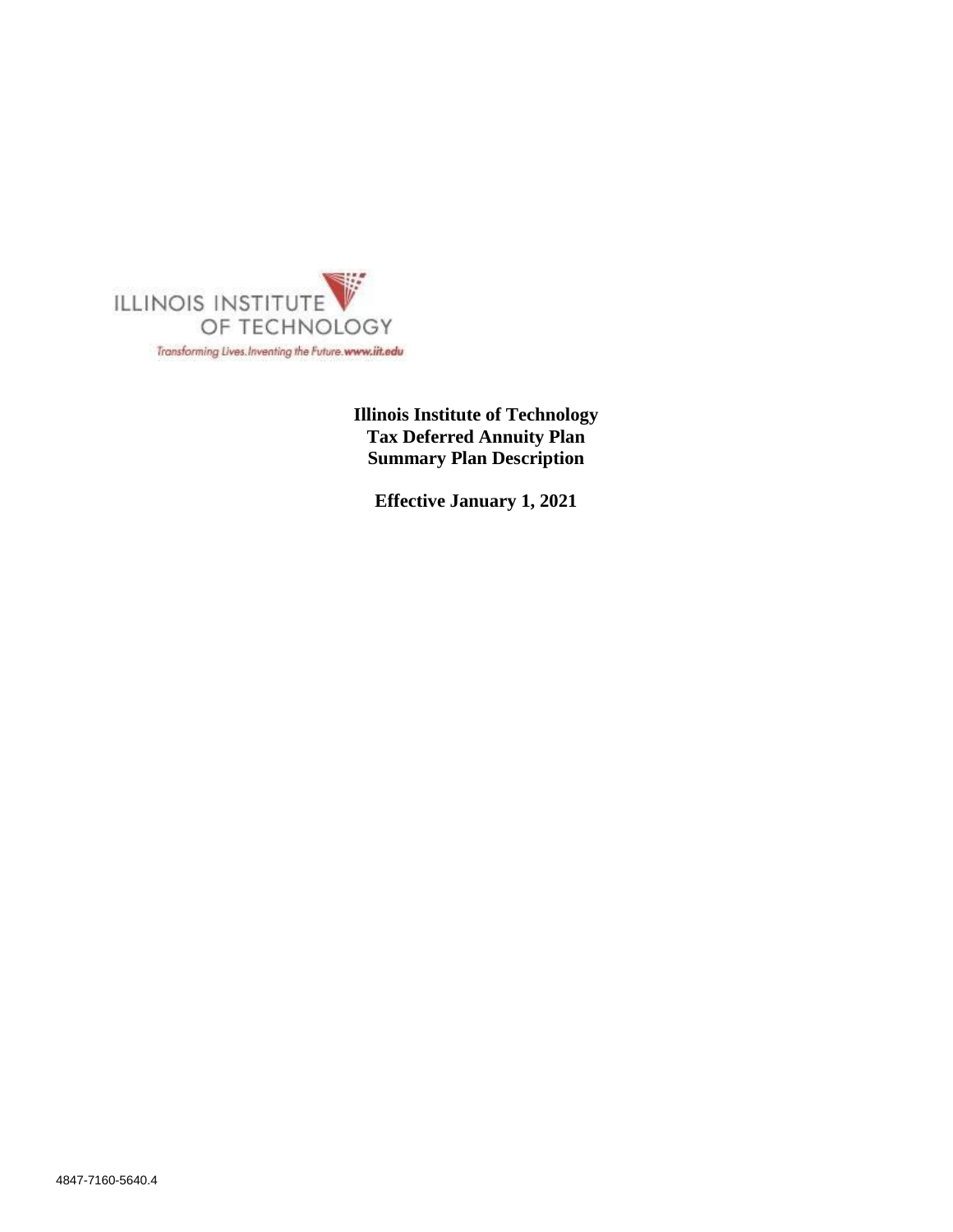# **Contents**

| <b>Survivor Benefits</b> |  |
|--------------------------|--|
|                          |  |
|                          |  |
|                          |  |
|                          |  |
|                          |  |
|                          |  |
|                          |  |
|                          |  |
|                          |  |
|                          |  |

 $\mathbf i$ 

Illinois Institute of Technology Tax Deferred Annuity Plan 01/2021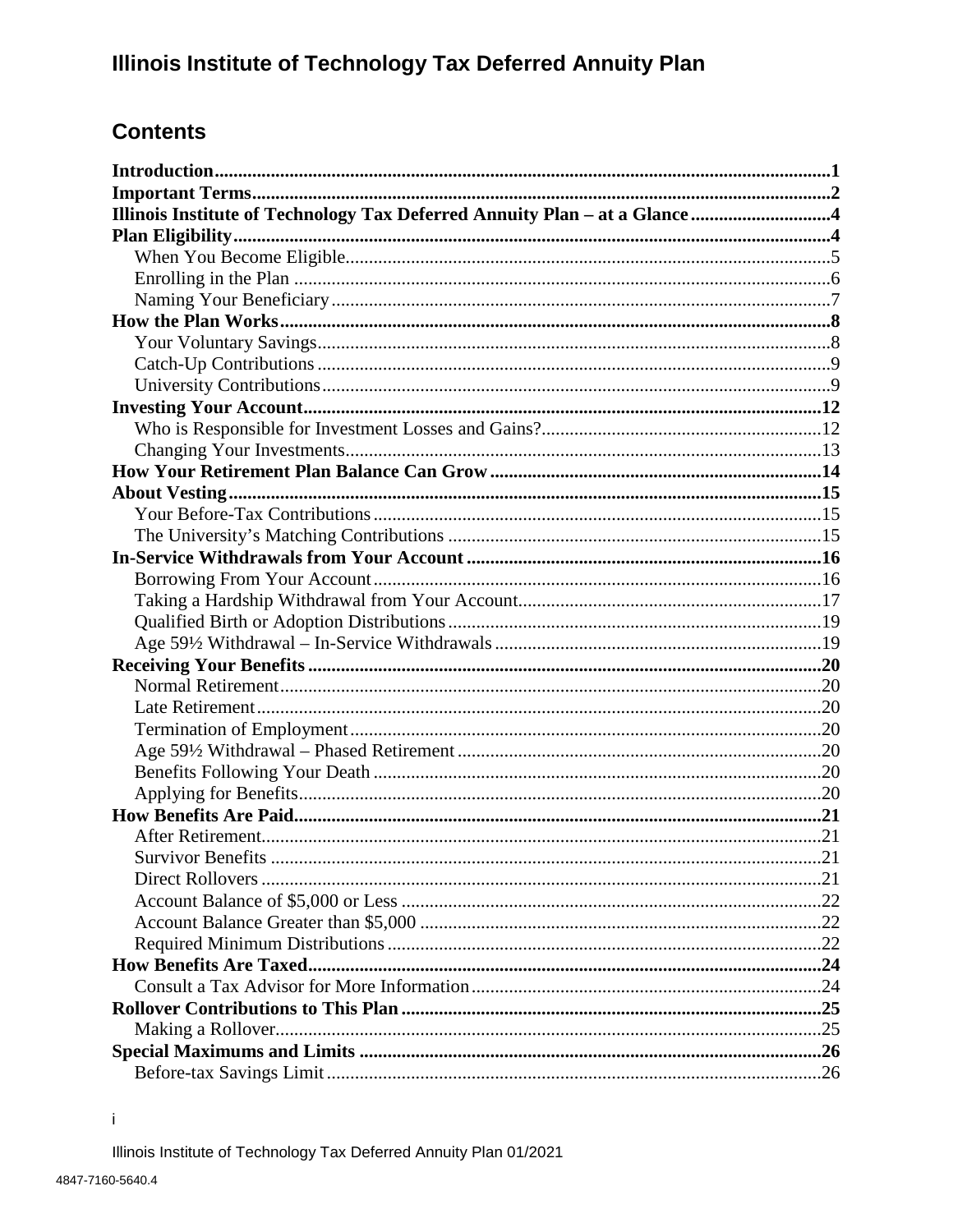| .26 |
|-----|
|     |
|     |
|     |
|     |
|     |
|     |
|     |
|     |
|     |
|     |
|     |
|     |
|     |
|     |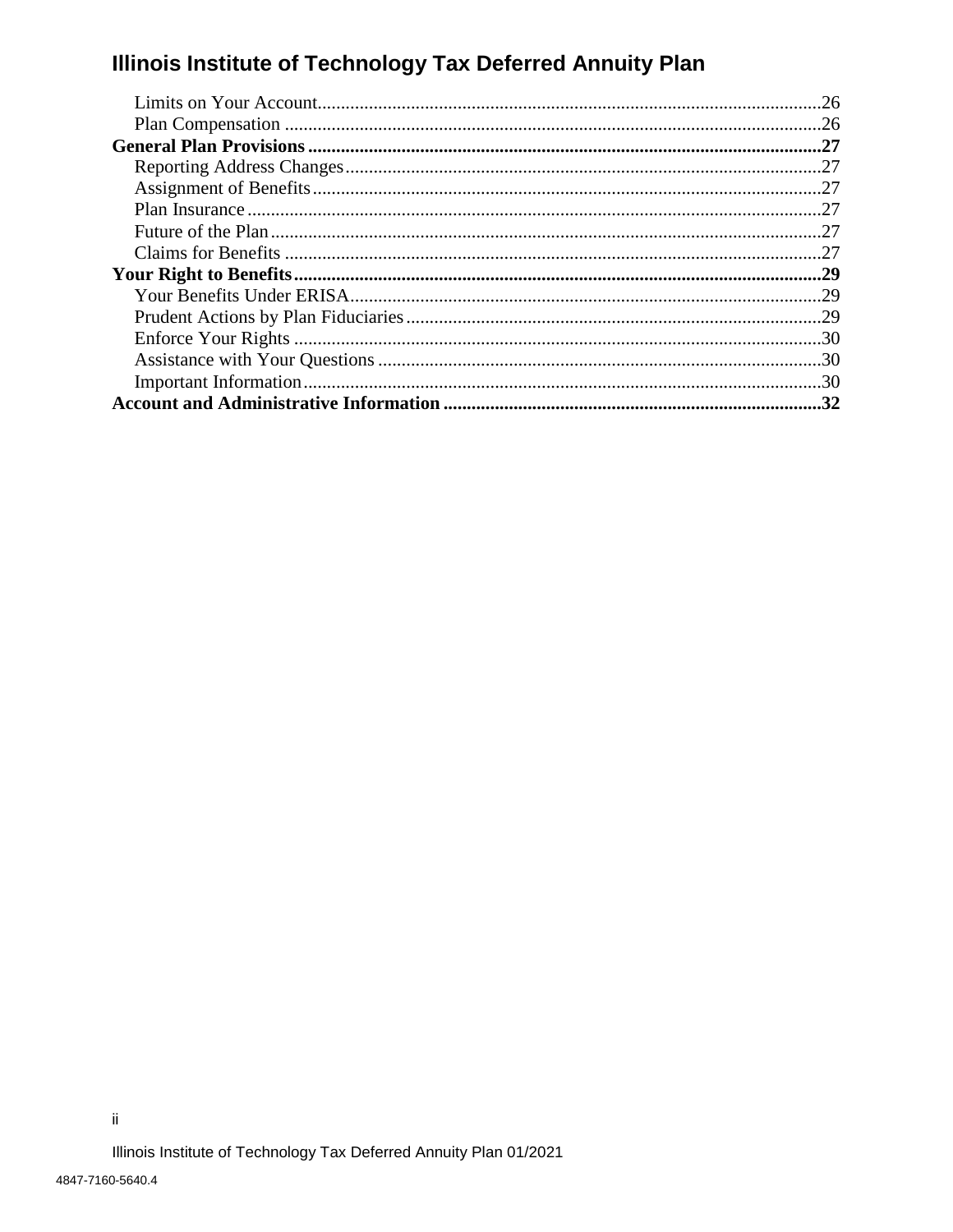# <span id="page-3-0"></span>**Introduction**

The Illinois Institute of Technology Tax Deferred Annuity Plan (the Plan) is an important tool to help you save for retirement and other financial goals. Through a combination of your savings, Illinois Institute of Technology (University) contributions and investment results, you can build additional security for your future needs.

Saving through the Plan offers significant advantages over a personal savings account:

- You receive University contributions to your account and you have the opportunity to invest your account among a variety of investment options offered by professional fund sponsors.
- You do not pay most federal and, in most cases, state (including Illinois) income taxes on the contributions you make to your account. Your contributions are subject to FICA taxes.
- Your contributions are deducted automatically from your paychecks before any federal and, in most cases, state (including Illinois) taxes are withheld. You do not pay federal, and in most cases, state (including Illinois) taxes on your contributions, or on any investment earnings on your contributions, until you withdraw them from your account.

This summary document describes the benefits and options available to you under the Plan. If you have any questions after reading this material, please call the appropriate number listed in the [Account and Administrative Information.](#page-34-0)

**Be sure to notify the Plan administrator and your Fund Sponsor(s) of any address changes so you can receive pertinent Plan information and any required benefit payments.**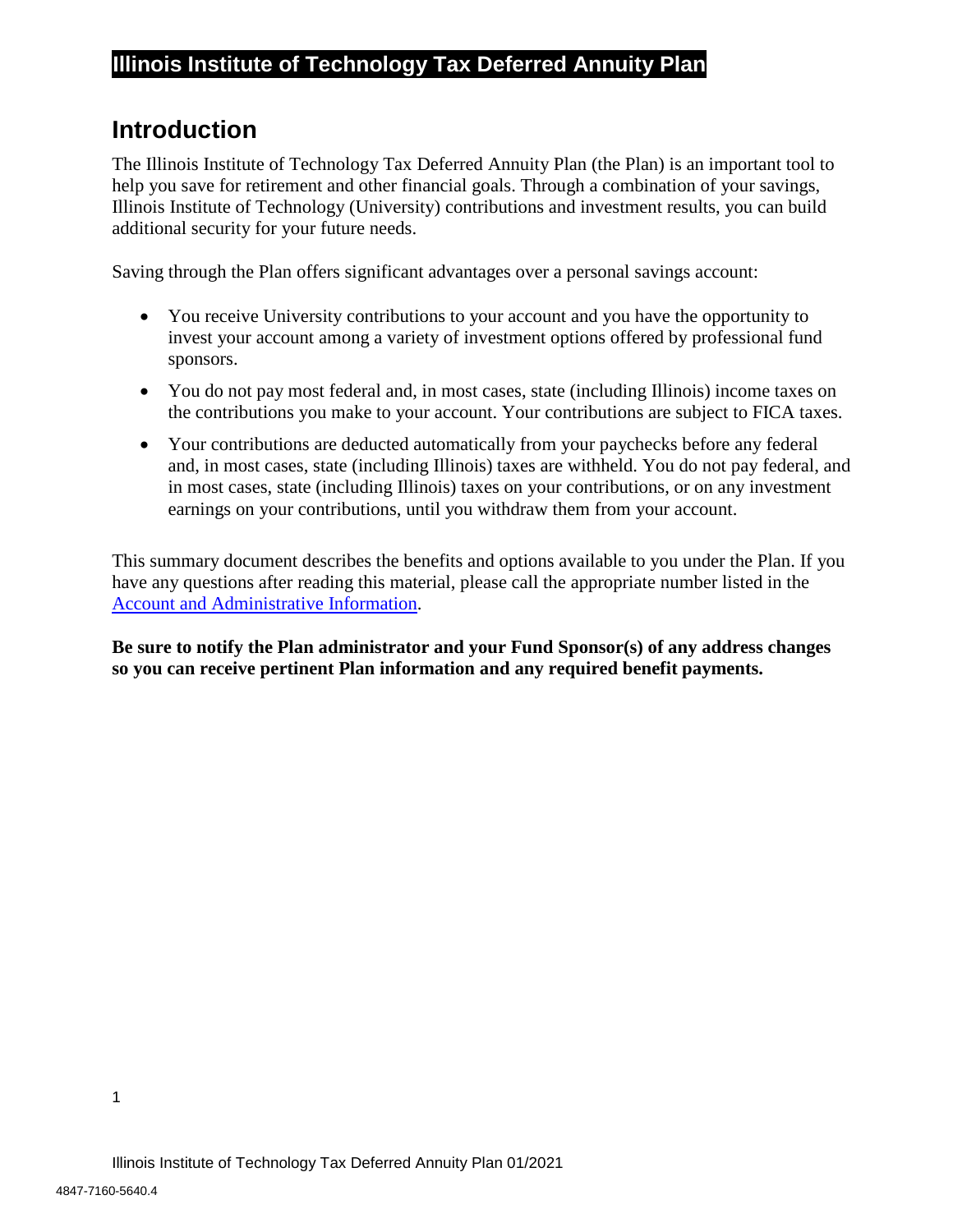## <span id="page-4-0"></span>**Important Terms**

This section defines key terms used to describe the Plan.

**403(b)**: Refers to the section of the federal Internal Revenue Code (IRC) that governs retirement plans such as the Plan. Only employees of public schools and certain tax-exempt organizations can participate in a 403(b) plan. Institutions eligible to sponsor 403(b) plans include K-12 public schools, colleges, universities, hospitals, libraries, philanthropic organizations and churches.

**Administrative Officer**: An eligible University employee who holds such title pursuant to Policy Number A 3.00 of the *IIT Policies and Procedures Manual* (as modified from time to time).

**Annual Contribution Limit:** The IRC limits the total amount of contributions that may be added to your Plan account in any year. This limit applies to both University contributions and your own before-tax savings. This limit is the lesser of 100% of your Base Compensation or the IRC annual limit. The IRC annual limit is \$58,000 in 2021, but may be adjusted by the Internal Revenue Service (IRS) in later years.

**Beneficiary:** The person, institution or trustee you designate to receive your retirement benefit from the Plan when you die.

**Base Compensation**: Your Base Compensation depends on your employment status:

- Faculty Member Base Compensation is your base salary as stated in your academic year contract.
- Administrative Officer Base Compensation is the amount reported as wages on your W-2 (adjusted as described below)
- Staff Employee (i.e., employees who are not Faculty Members or Administrative Officers) – Base Compensation is the amount reported as wages on your W-2 (adjusted as described below).

For Administrative Officers and Staff Employees, Base Compensation also includes:

- Your before-tax contributions for any employee benefits you receive (these contributions are otherwise excluded from your taxable income); and
- Amounts paid to you under the University's Workers' Compensation plan.

For Administrative Officers and Staff Employees, however, Base Compensation does not include:

- Overtime pay;
- One-time bonuses; or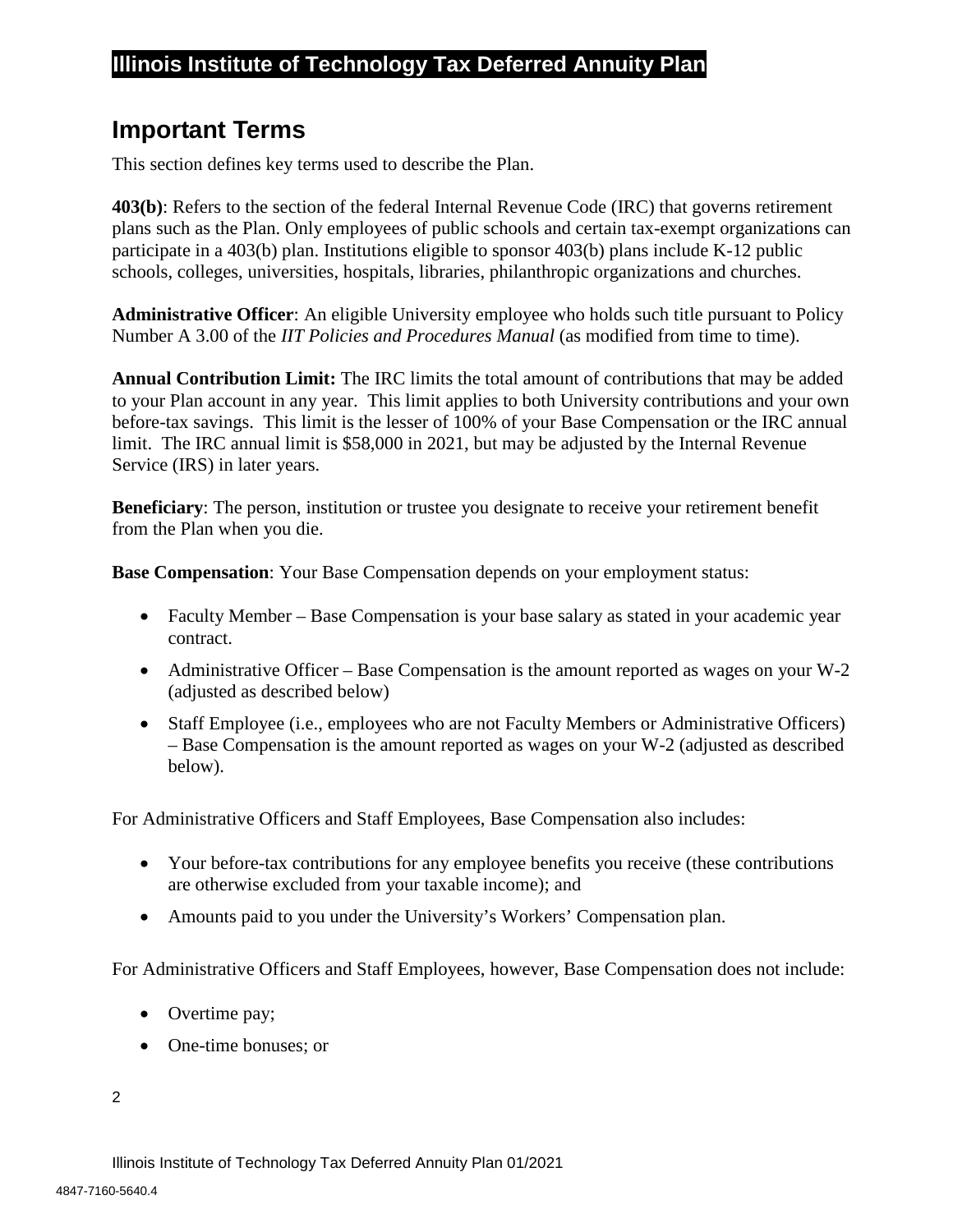• Special compensation, such as amounts received from grants and allowances.

**Date of Employment** or **Reemployment**: For Faculty Members, Date of Employment or Reemployment means the effective date of the appointment. For Staff Employees, the Date of Employment or Reemployment is the first day that an employee completes an Hour of Service for performance of duties during the employee's most recent period of service with the University.

**Faculty Member:** An eligible University employee who holds a faculty appointment pursuant to Article IV, Section B of the *IIT Faculty Handbook* (as modified from time to time).

**Fund Sponsor**: The Fund Sponsor is an insurance, variable annuity or investment company that provides the Funding Vehicles available to Plan participants. The Plan's current Fund Sponsors are:

- Teachers Insurance and Annuity Association College Retirement Equities Fund (TIAA-CREF); and
- Fidelity Investments

The University reserves the right to change, add or eliminate any Fund Sponsor.

**Funding Vehicles:** Means any annuity contract or any custodial account satisfying the requirements of IRC Section 403(b). A 403(b) annuity contract is an investment product offered by an insurance company that allows Plan participants to save for their retirements (through their Plan contributions and earnings on those amounts). A 403(b) custodial account allows Plan participants to invest their Plan contributions and earnings in various mutual funds. The University reserves the right to change, add and/or eliminate any Funding Vehicle.

**Hour of Service**: Means each hour for which an employee is paid or entitled to payment for the performance of duties for the University.

**Normal Retirement Age**: Means age 65.

**Plan Year**: A Plan Year is the calendar year from January 1 through December 31.

**Vested:** Vested refers to your rights to the money in your Plan account. Once you are "Vested" in amounts held in your Plan account, your right to those amounts cannot be forfeited when your employment with the University ends for any reason.

**Year of Service**: Means a consecutive 12-month period during which an eligible employee completes 1,000 Hours of Service.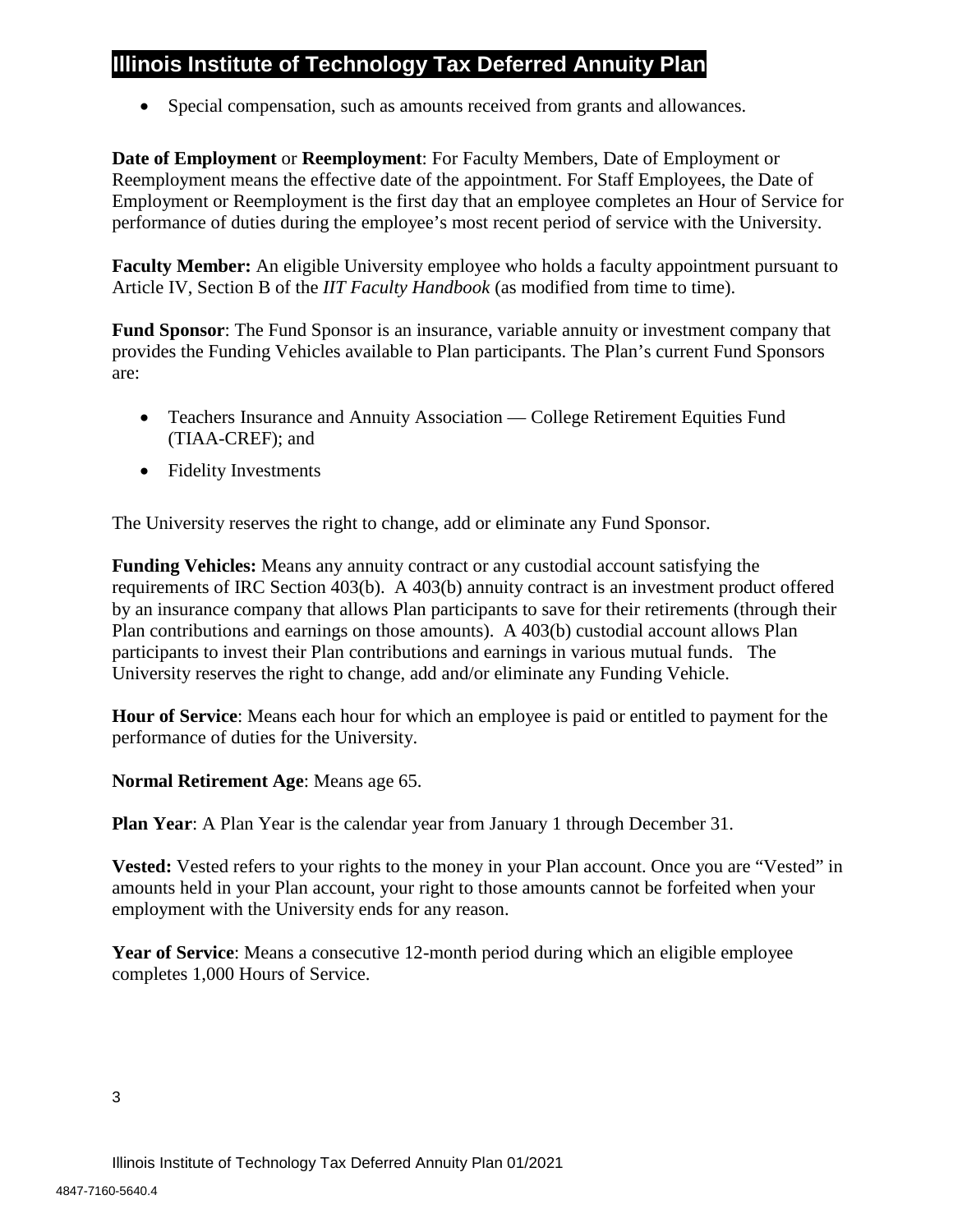# <span id="page-6-0"></span>**Illinois Institute of Technology Tax Deferred Annuity Plan – at a Glance**

| Eligibility           | Eligibility to Make Participant Before-Tax Contributions:<br>$\bullet$                              |
|-----------------------|-----------------------------------------------------------------------------------------------------|
|                       | Faculty Members, Administrative Officers and Staff Employees can begin contributing to<br>$\bullet$ |
|                       | the Plan on the first day of the month coincident with or following their date of hire.             |
|                       | <b>Eligibility to Receive University Contributions:</b><br>$\bullet$                                |
|                       | Faculty Members and Administrative Officers can receive University contributions on the             |
|                       | first day of the month coincident with or following their completion of 1 Year of Service.          |
|                       | Staff Employees can receive University contributions on the first day of the month                  |
|                       | coincident with or following their completion of 2 Years of Service.                                |
| Enrollment            | Your participation in the Plan is voluntary, and you may enroll any time after you are eligible     |
|                       | to make before-tax contributions. The Plan administrator will notify you when you are eligible      |
|                       | to participate in the Plan, and will provide you with the required enrollment forms. To enroll,     |
|                       | you must complete an Illinois Institute of Technology Salary Reduction Agreement along              |
|                       | with any Fund Sponsor election forms required. Submit your completed forms to Human                 |
|                       | Resources.                                                                                          |
| <b>Savings Rate</b>   | You can choose to save from 1% to 100% of your before-tax Base Compensation (subject to             |
|                       | IRS limits).                                                                                        |
| <b>Savings Rate</b>   | You may change your savings rate at any time.                                                       |
| Changes               |                                                                                                     |
| <b>University</b>     | Provided you have completed the required enrollment forms, and even if you do not elect to          |
| Contributions         | make before-tax contributions to the Plan, the University will contribute to your Plan account      |
|                       | as described in University Contributions.                                                           |
| Vesting               | You are immediately Vested in all contributions to your Plan account. This includes both            |
|                       | your own before-tax contributions and the University's contributions to your Plan account,          |
|                       | and earnings on those amounts.                                                                      |
| <b>Investing Your</b> | You may invest your Plan account in the investment options (annuity contracts and custodial         |
| <b>Accounts</b>       | accounts) offered by the Fund Sponsors selected by the University.                                  |
| Investment            | You may change your investment elections, for both current and future savings, at any time.         |
| Changes               |                                                                                                     |
| Withdrawals           | Under certain circumstances, you can take withdrawals from your Plan account while still            |
|                       | employed by the University.                                                                         |
| Loans                 | If you are eligible, you may take a loan from your Plan account.                                    |
| Receiving             | If you terminate employment, die, or reach a certain age, you (or your Beneficiary) may             |
| <b>Your Accounts</b>  | receive the value of your Plan account, either as an annuity or as a lump sum payment.              |
|                       | (Married participants are subject to certain limitations as to the form of payment they may         |
|                       | elect.)                                                                                             |

# <span id="page-6-2"></span><span id="page-6-1"></span>**[Plan Eligibility](#page-6-2)**

**Participant Before-Tax Contributions:** All University employees (including Faculty Members, Administrative Officers, and Staff Employees) who are classified as W-2 employees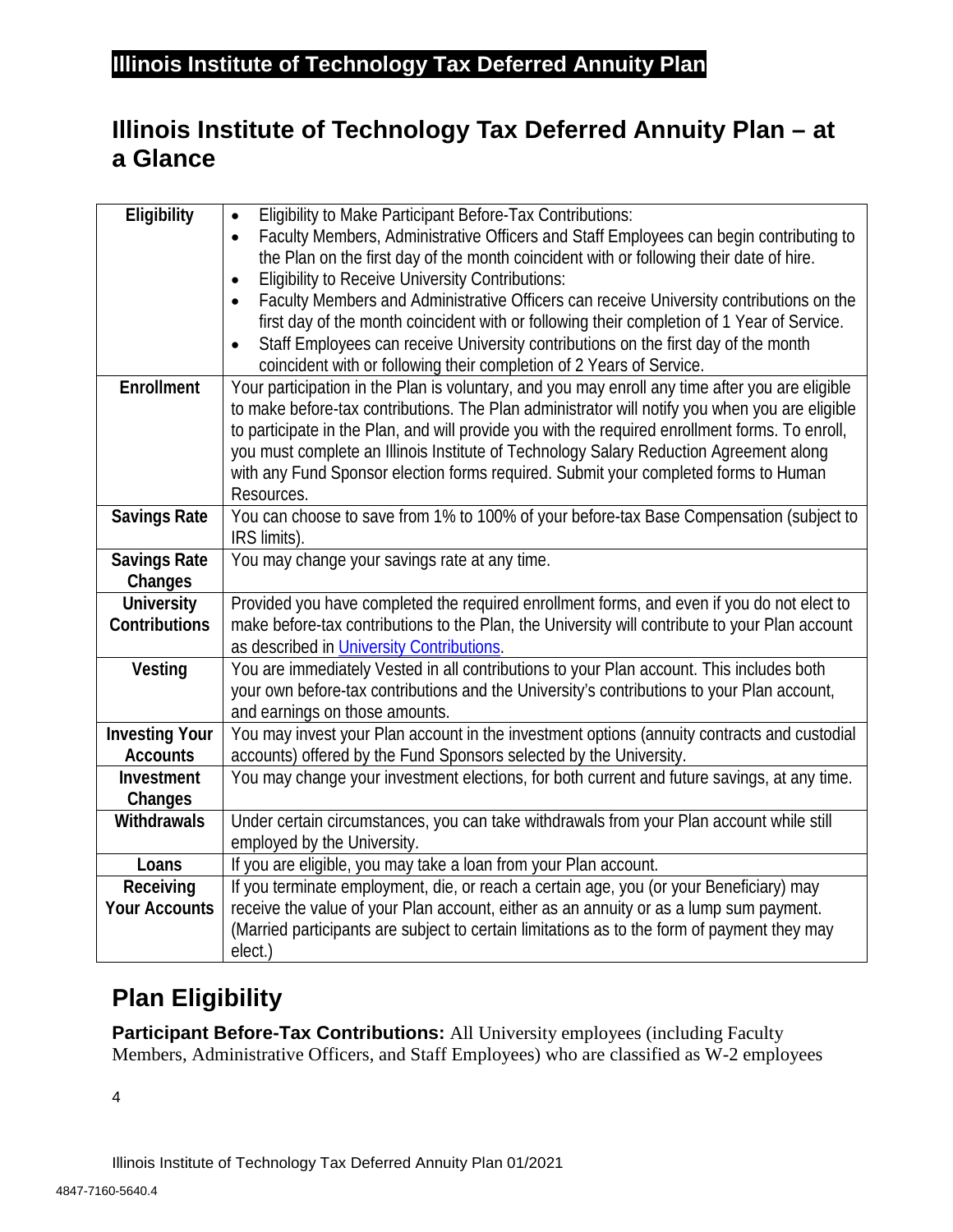within the University's payroll system are eligible to make before-tax contributions to the Plan, except:

- Student employees (includes co-op assignments); and
- Employees (including Faculty Members, Administrative Officers, and Staff Employees) who work fewer than 20 hours per week (or who are credited with fewer than 1,000 Hours of Service during the Plan Year). Notwithstanding the foregoing, however, effective January 1, 2024, University employees (including Faculty Members, Administrative Officers, and Staff Employees) who complete at least 500 Hours of Service with the University in each of the previous three (3) Plan Years ("Eligible Part-Time Employees") will be eligible to make before-tax contributions to the Plan. Eligible Part-Employees will not, however, be eligible to receive University Contributions.

**University Contributions:** In general, full-time Faculty Members, Administrative Officers, and Staff Employees of the University are eligible to receive University Contributions to their Plan accounts. Refer to the chart below for details:

| <b>Eligible for University Contributions</b>                                                                                                       | <b>Not Eligible for University Contributions</b>                                                                                                                                                                                                                                                                            |
|----------------------------------------------------------------------------------------------------------------------------------------------------|-----------------------------------------------------------------------------------------------------------------------------------------------------------------------------------------------------------------------------------------------------------------------------------------------------------------------------|
| Full-time Faculty Members, Administrative Officers<br>and Staff Employees regularly working at least 20<br>hours a week                            | Part-time Administrative Officers and Staff<br>Employees regularly working fewer than 20 hours a<br>week (or who are credited with fewer than 1,000<br>Hours of Service per year) (including Part-time<br>Administrative Officers and Staff Employees<br>classified as Eligible Part-Time Employees, as<br>described above) |
| Senior research associates regularly working at least<br>20 hours a week or at least 1,000 Hours of Service<br>per year                            | Faculty Members classified as "Adjuncts" or part-time<br>(including Faculty Members classified as Eligible<br>Part-Time Employees, as described above)                                                                                                                                                                      |
| Research associates regularly working at least 20<br>hours a week or at least 1,000 Hours of Service per<br>vear                                   | Student employees (includes co-op assignments)                                                                                                                                                                                                                                                                              |
| Part-time Administrative Officers and Staff<br>Employees regularly working at least 20 hours a<br>week or at least 1,000 Hours of Service per year | Non-benefits eligible temporary employees                                                                                                                                                                                                                                                                                   |

## <span id="page-7-0"></span>**When You Become Eligible**

You are eligible to begin making before-tax contributions to the Plan on the first day of the month coincident with or following your date of hire. Your eligibility for University contributions to your account is based on your employment status:

- Faculty Members and Administrative Officers who are over age 21 are eligible to contribute to the Plan after completing one Year of Service.
- Staff Employees who are over age 21 are eligible to contribute to the Plan after two Years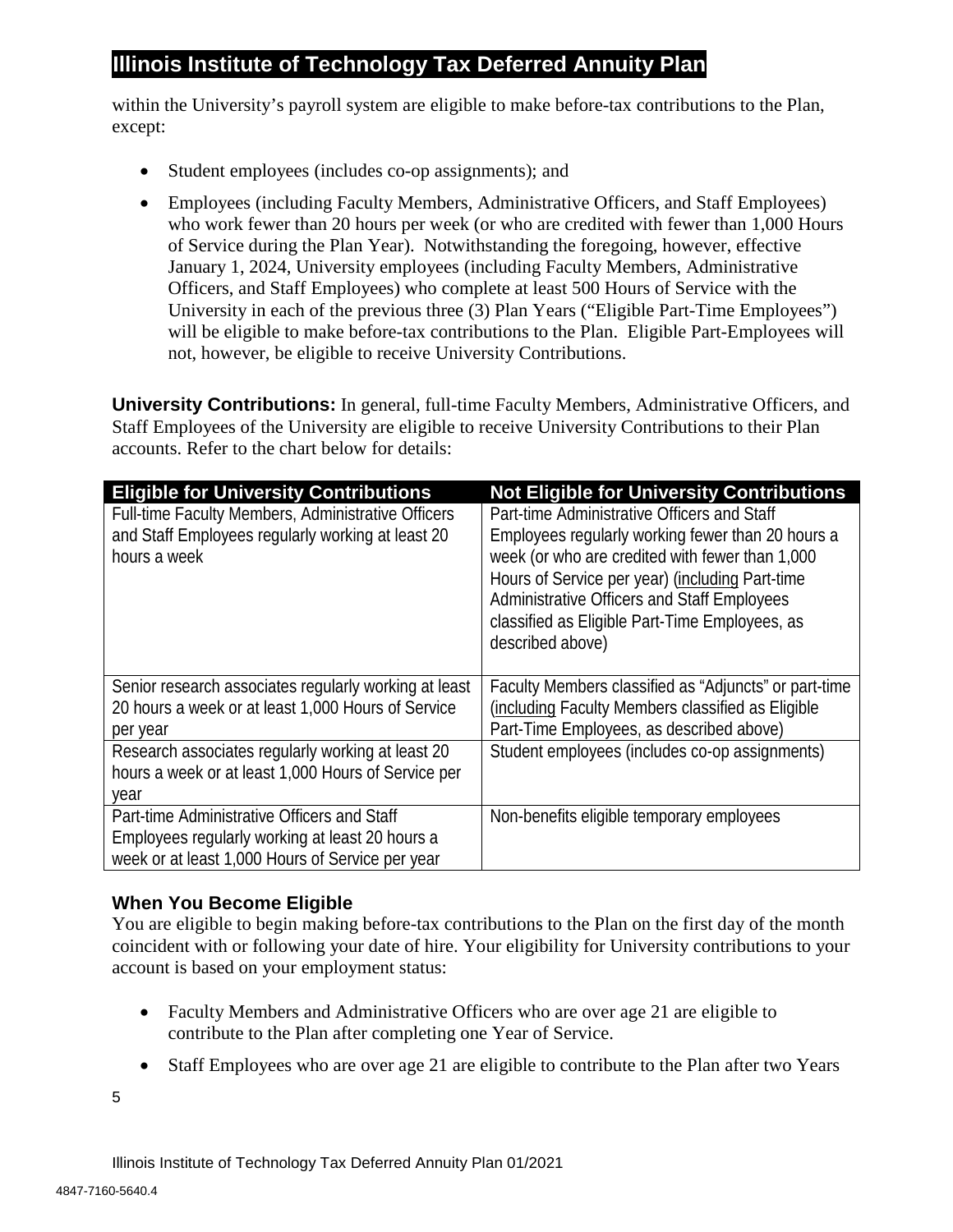#### of Service.

You may be able to substitute prior service with a qualifying not-for-profit educational or research organization other than the University to satisfy the waiting period described above. Contact Human Resources for details about additional information.

## <span id="page-8-0"></span>**Enrolling in the Plan**

Your participation in the Plan is voluntary and you may enroll any time after you are eligible to make before-tax contributions to the Plan. The Plan administrator will notify you when you are eligible to receive University contributions, and will provide you with the required enrollment forms. To enroll, you must complete an Illinois Institute of Technology Salary Reduction Agreement along with any Fund Sponsor election forms required. Submit your completed forms to Human Resources. When you enroll, you will also need to select investment options for your contributions. Refer to [Investing Your Account](#page-14-0) for more information.

**Important!** If you do not complete the required enrollment forms once you become eligible to participate in the Plan – even if you do not elect to make before-tax contributions to the Plan – you will not be eligible to receive University contributions to your account. Contact Human Resources if you need help completing the required forms.

Your participation in the Plan will generally begin on the first day of the month following the date you submit your completed enrollment forms to Human Resources. Your before-tax contributions to the Plan will begin to be deducted from your paycheck as soon as administratively possible after you begin participating in the Plan. However, keep in mind that if you submit your enrollment forms to Human Resources at the end of a month, your enrollment forms may not be processed by the first of the following month, and your participation in the Plan may be delayed.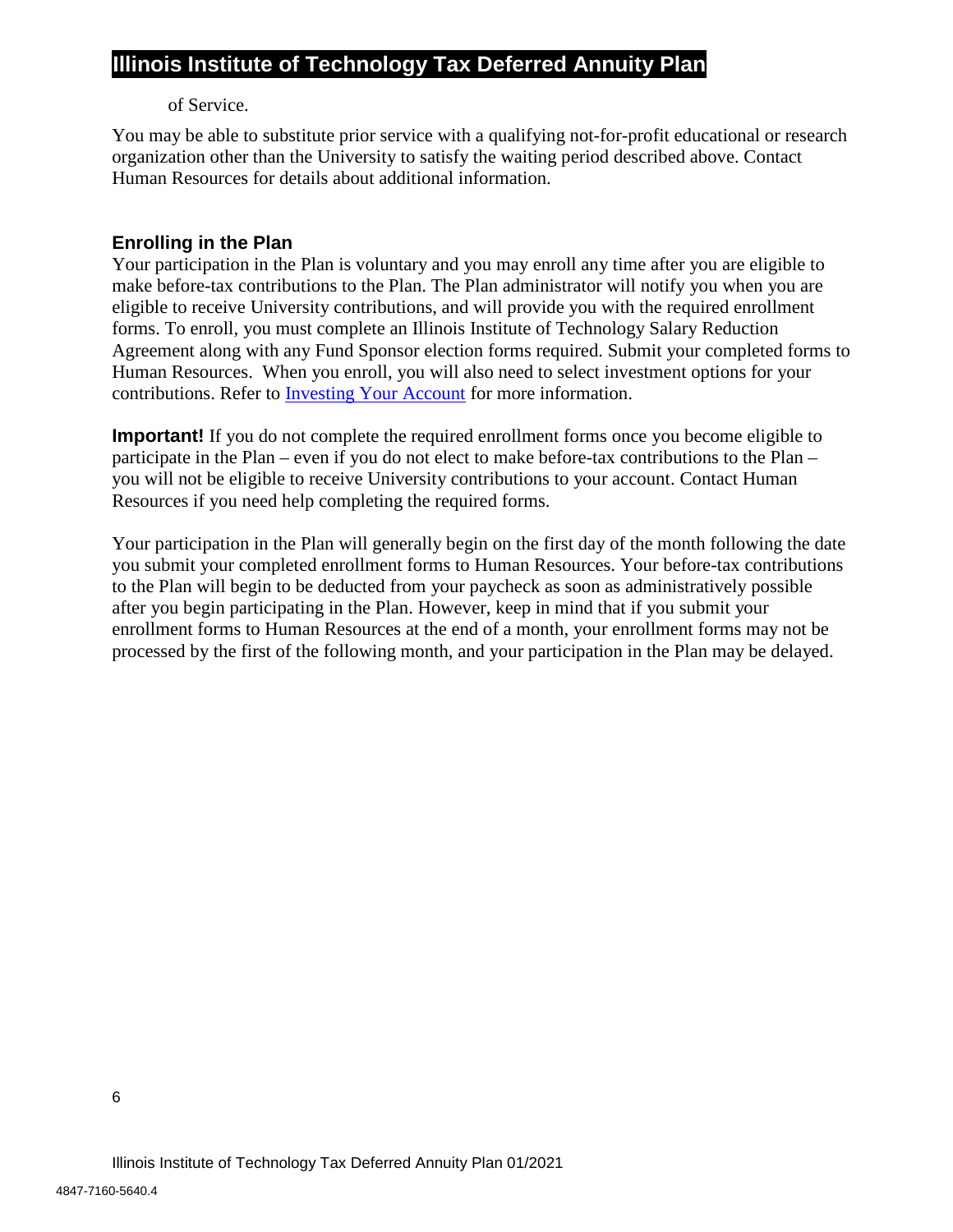#### <span id="page-9-0"></span>**Naming Your Beneficiary**

When you enroll in the Plan, you must name a Beneficiary who will receive your Plan benefits if you die.

- **If you are married**: Your spouse is automatically designated as the Beneficiary of your Plan benefits. If you want to designate a person other than your spouse as your Beneficiary, you must obtain your spouse's written, notarized consent to do so.
- If you are single: you may designate one or more persons as your Beneficiary(ies). If you name more than one Beneficiary, Plan benefits will be divided according to the percentage you have designated for each Beneficiary.

You may change your Beneficiary at any time by completing a new Beneficiary form. Again, if you are married, you must obtain your spouse's written, notarized consent to change your Beneficiary. If you wish to change your Beneficiary, contact Human Resources or your Fund Sponsor for a Beneficiary designation form.

Notwithstanding the foregoing, if at the time of your death, you are not married, are not survived by your previously-designated Beneficiary, or have not otherwise designated a Beneficiary, your Beneficiary shall be your estate.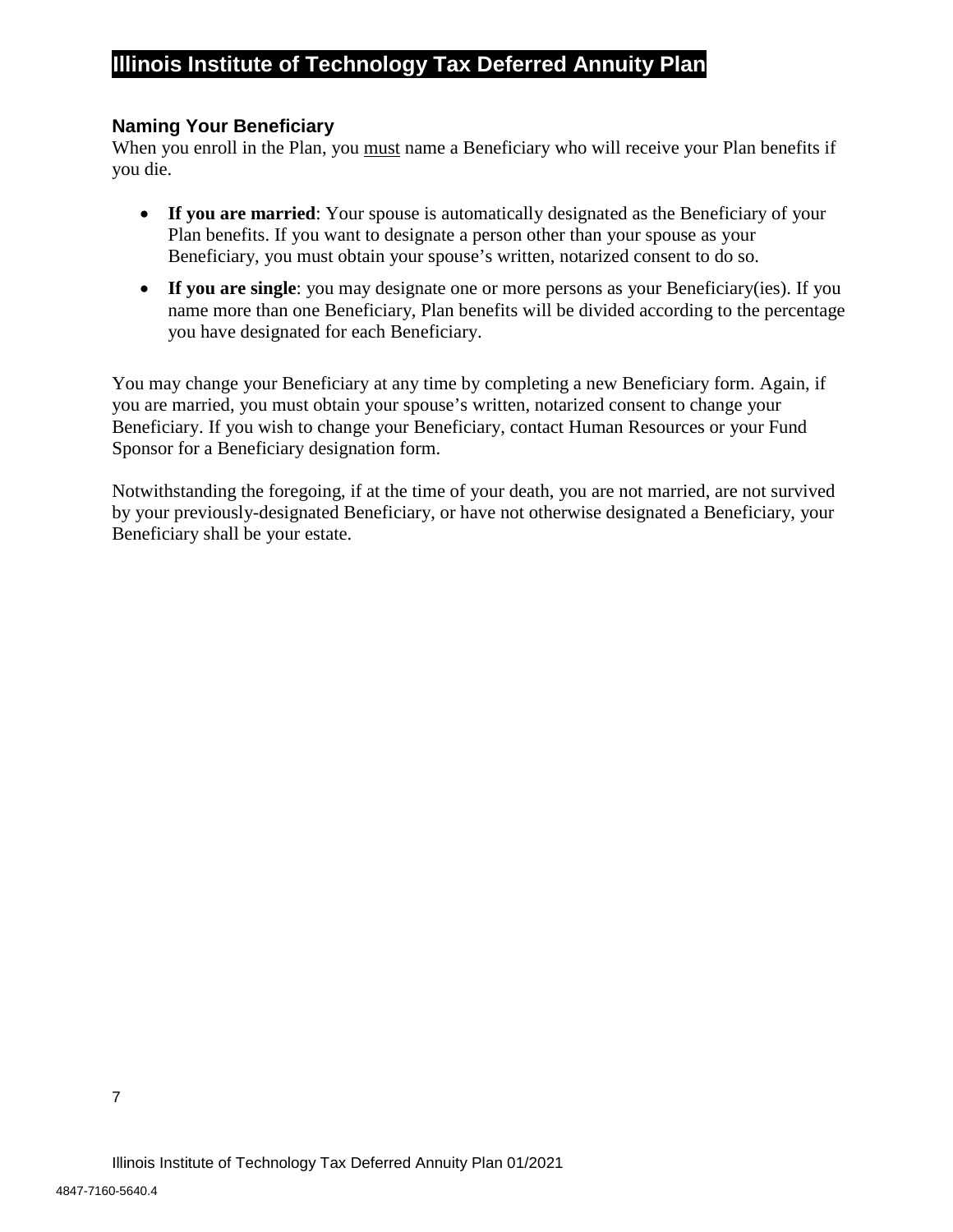# <span id="page-10-0"></span>**How the Plan Works**

## <span id="page-10-1"></span>**Your Voluntary Savings**

If you choose to make before-tax contributions to the Plan, you may contribute from 1% to 100% of your before-tax Base Compensation, up to the IRS limit on elective contributions (\$19,500 in 2021). Your before-tax contributions will be made payroll deductions. This means your beforetax contributions will be deducted automatically from your paycheck before any federal, and in most cases, state (including Illinois) taxes are withheld.

#### *The Before-tax Advantage*

Making before-tax contributions to your Plan account can provide a significant tax advantage for you because:

- You do not pay most federal and, in most cases, state (including Illinois) income taxes on the contributions you make to your Plan account. Your contributions are, however, subject to FICA taxes.
- Your Plan account can grow tax-free. Any amounts you earn on your Plan investments will be reinvested in your Plan account, and will not be subject to current income taxes.
- You will not pay federal, and in most cases, state (including Illinois) taxes on your contributions, or on any investment earnings on your contributions, until you withdraw them from your Plan account. Further, when you withdraw your savings from the Plan at your retirement, you may be in a lower income tax bracket than when you originally made your before-tax contributions. As a result, you may pay less in income taxes when you withdraw your contributions from the Plan.

The example below shows how you can save \$1,000 through before-tax payroll deductions and actually *pay less income tax and have more take-home pay* than you would with a similar deposit to a personal savings account. In this example, you would save \$250 in taxes and bring home \$250 more.

|                                | <b>IIT Tax Deferred Annuity Plan</b> | <b>Personal Savings Account</b> |
|--------------------------------|--------------------------------------|---------------------------------|
| <b>Annual Salary</b>           | \$40,000                             | \$40,000                        |
| 403(b) Before-tax Contribution | \$1,000                              | \$0                             |
| Taxable Income                 | \$39,000                             | \$40,000                        |
| Income Taxes*                  | \$9,827                              | \$10,000                        |
| Net Income                     | \$29,173                             | \$30,000                        |
| <b>Savings Deposit</b>         | \$0                                  | \$1,000                         |
| Take-Home Pay                  | \$29,173                             | \$29,000                        |

*\*Assumes 25% state, federal taxes. This example is for illustrative purposes only. The taxes you pay will depend on a variety of factors, including your net taxable income, tax filing status and applicable tax laws.*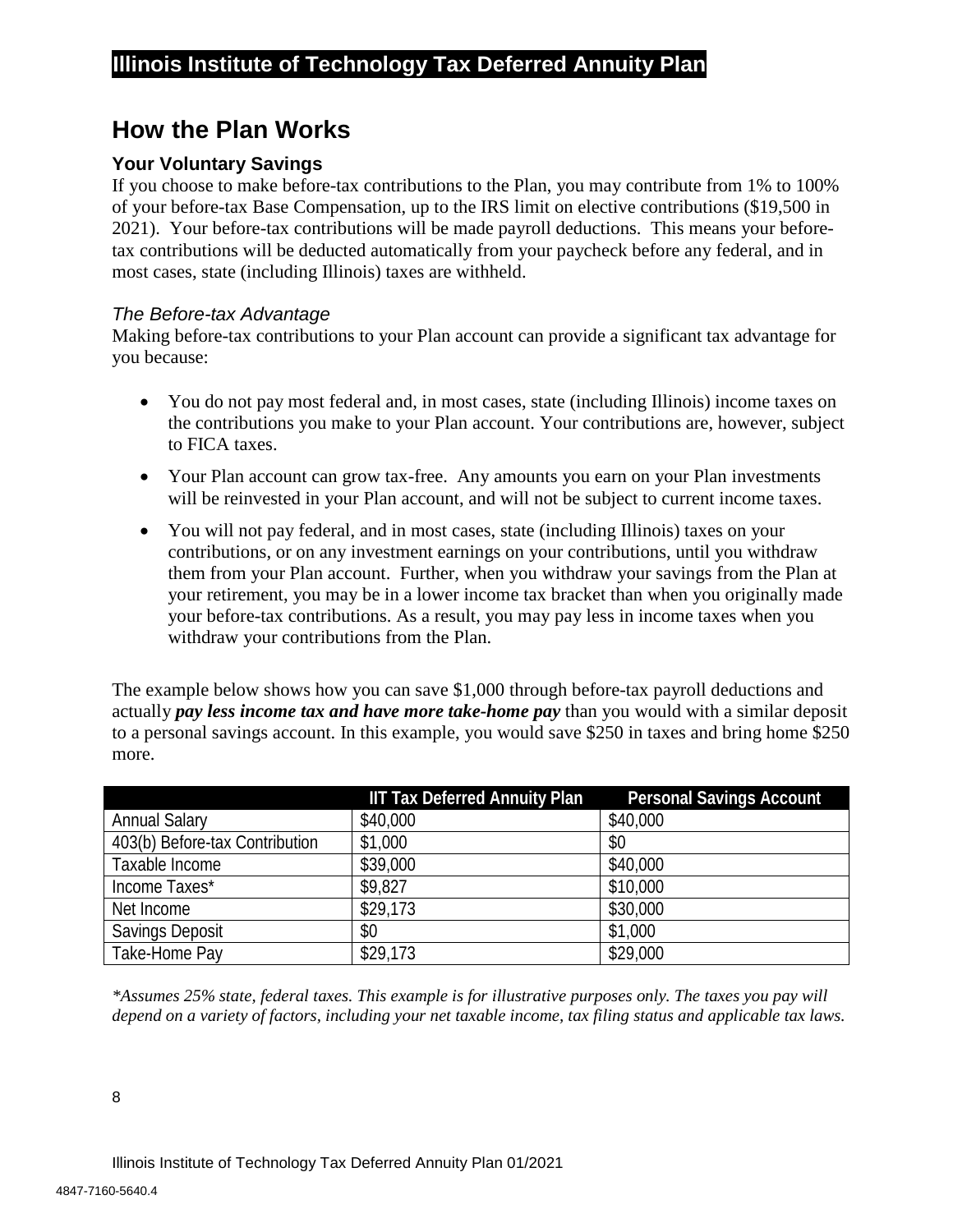#### *Changing Your Savings Rate*

You may change the rate of your before-tax contributions or stop making before-tax contributions entirely at any time. To make a change to your before-tax contributions, you must complete a new IIT Salary Reduction Agreement and submit it to Human Resources.

As noted above, the IRS limits the amount of before-tax contributions you can make to the Plan. In addition, to ensure that a balanced proportion of employees at all pay levels participate in the Plan, highly-compensated employees (as defined by the IRC) may be subject to additional limits on their before-tax contributions to the Plan. If you are affected by these limits, you will be notified by the Plan administrator. Any excess contributions you may have made to the Plan in that case will be refunded to you in accordance with IRS rules.

## <span id="page-11-0"></span>**Catch-Up Contributions**

Catch-up contributions allow older Plan participants and certain long-term employees to increase their before-tax contributions to the Plan. In order to make additional catch-up contributions, eligible Plan participants must contribute the maximum amount of before-tax contributions generally permitted under the Plan.

#### **Age 50 Catch-Up Contributions**

If you are age 50 or older (or you reach age 50 during the Plan Year) you may make additional catch-up contributions to the Plan. The limit on age-50 catch-up contributions is specified each year by the IRS (\$6,500 in 2021).

#### **Special Catch-Up Contributions**

If you have more than 15 full years of employment with the University, you may be eligible make additional before-tax contributions if a special catch-up provision applies. If you meet the 15-year employment requirement, the maximum special contribution that you could make in any Plan Year cannot exceed the lesser of:

- \$3,000; or
- \$15,000 minus the total special contributions you made in prior Plan Years; or
- \$5,000 times the number of your Years of Service minus the total participant contributions you made to the Plan in prior Plan Years.

Contact Human Resources if you believe you are eligible to make special catch-up contributions under this provision.

## <span id="page-11-1"></span>**University Contributions**

#### *University Contributions Prior to June 1, 2020*

Prior to June 1, 2020, when you enrolled in the Plan, the University contributed 5% of your before-tax Base Compensation to your Plan account, even if you did not contribute before-tax contributions to the Plan. If you elected to save through the Plan (by making before-tax contributions), however, the University matched your before-tax contributions 100% up to 4% of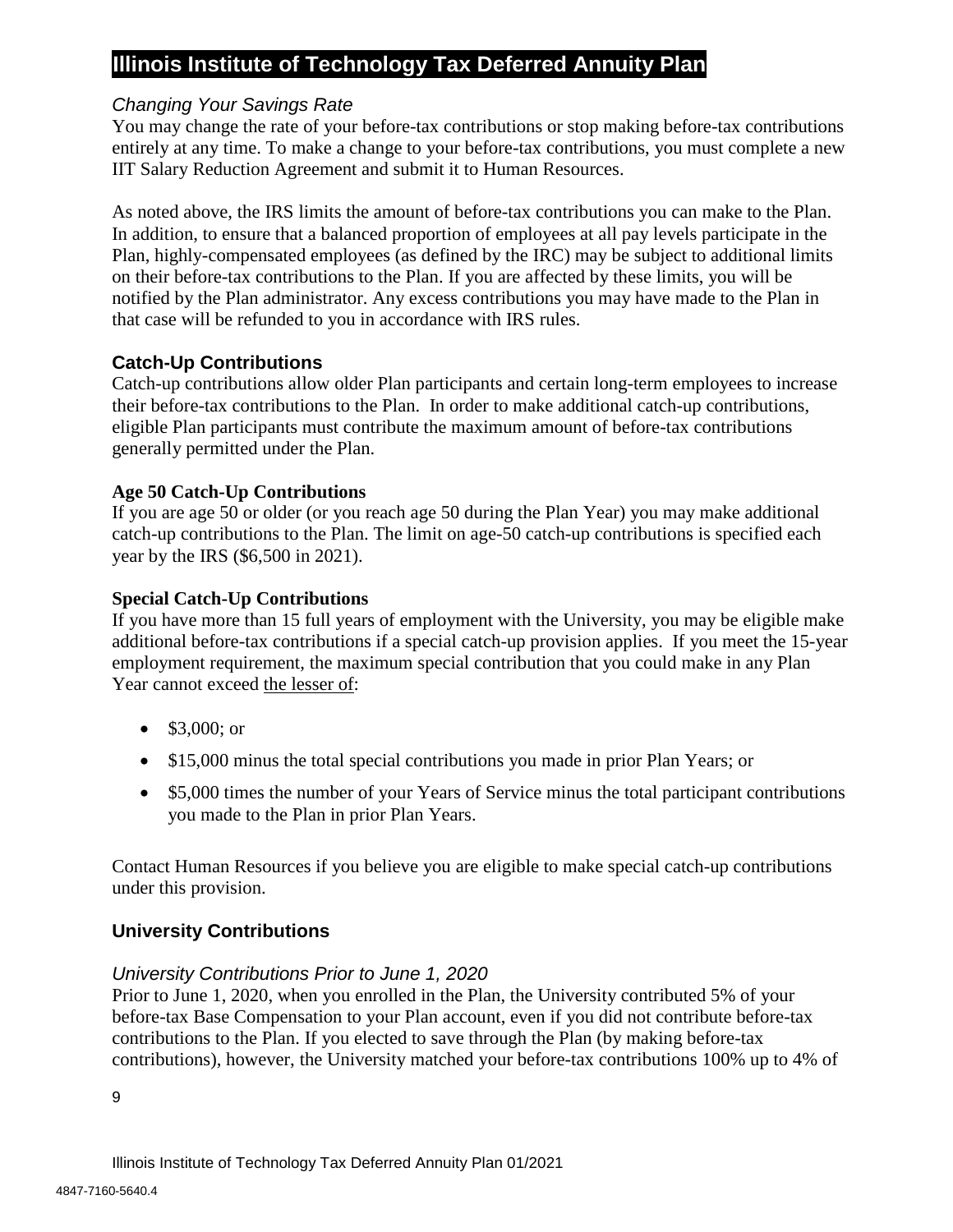your Base Compensation. As a result, if you contributed 4% of your Base Compensation as before-tax contributions, the University would make a contribution of 9% of your Base Compensation to your Plan account (subject to any applicable IRS limits, including the IRS' limit on annual compensation, applicable for that purpose).

This table shows a participant's total potential savings opportunity, prior to June 1, 2020, when the University's contributions were added to a participant's Plan account:

| <b>University</b><br><b>Contributions:</b> | <b>Total Savings</b><br><b>Opportunity:</b>                  |
|--------------------------------------------|--------------------------------------------------------------|
| 5%                                         | 5%                                                           |
| 6%                                         | 7%                                                           |
| 7%                                         | 9%                                                           |
| 8%                                         | 11%                                                          |
| 9%                                         | 13% (or more, depending on<br>your before-tax contributions) |
|                                            |                                                              |

## *University Contributions Between June 1, 2020 – March 31, 2021*

As a result of the world-wide COVID-19 pandemic, for the period June 1, 2020 through March 31, 2021, the University suspended its match of up to 4% of your Base Compensation. As a result, the University's contributions to your Plan account for this period were:

| Your<br><b>Savings</b><br>Rate: | <b>University</b><br><b>Contributions: Opportunity:</b> | <b>Total Savings</b>                                        |
|---------------------------------|---------------------------------------------------------|-------------------------------------------------------------|
| 0%                              | 5%                                                      | 5%                                                          |
| 1%                              | 5%                                                      | 6%                                                          |
| 2%                              | 5%                                                      | 7%                                                          |
| 3%                              | 5%                                                      | 8%                                                          |
| 4%                              | 5%                                                      | 9% (or more, depending on<br>your before-tax contributions) |

## *University Contributions On and After April 1, 2021*

Effective April 1, 2021, the University will resume making contributions to your Plan as it did before June 1, 2020. That means it will make contribution of 5% of your Base Compensation regardless of whether you contribute to the Plan, as well as a match of up to 4% of your Base Compensation. As a result, this table shows your total potential savings opportunity, effective April 1, 2021, when the University's contributions are added to your Plan account: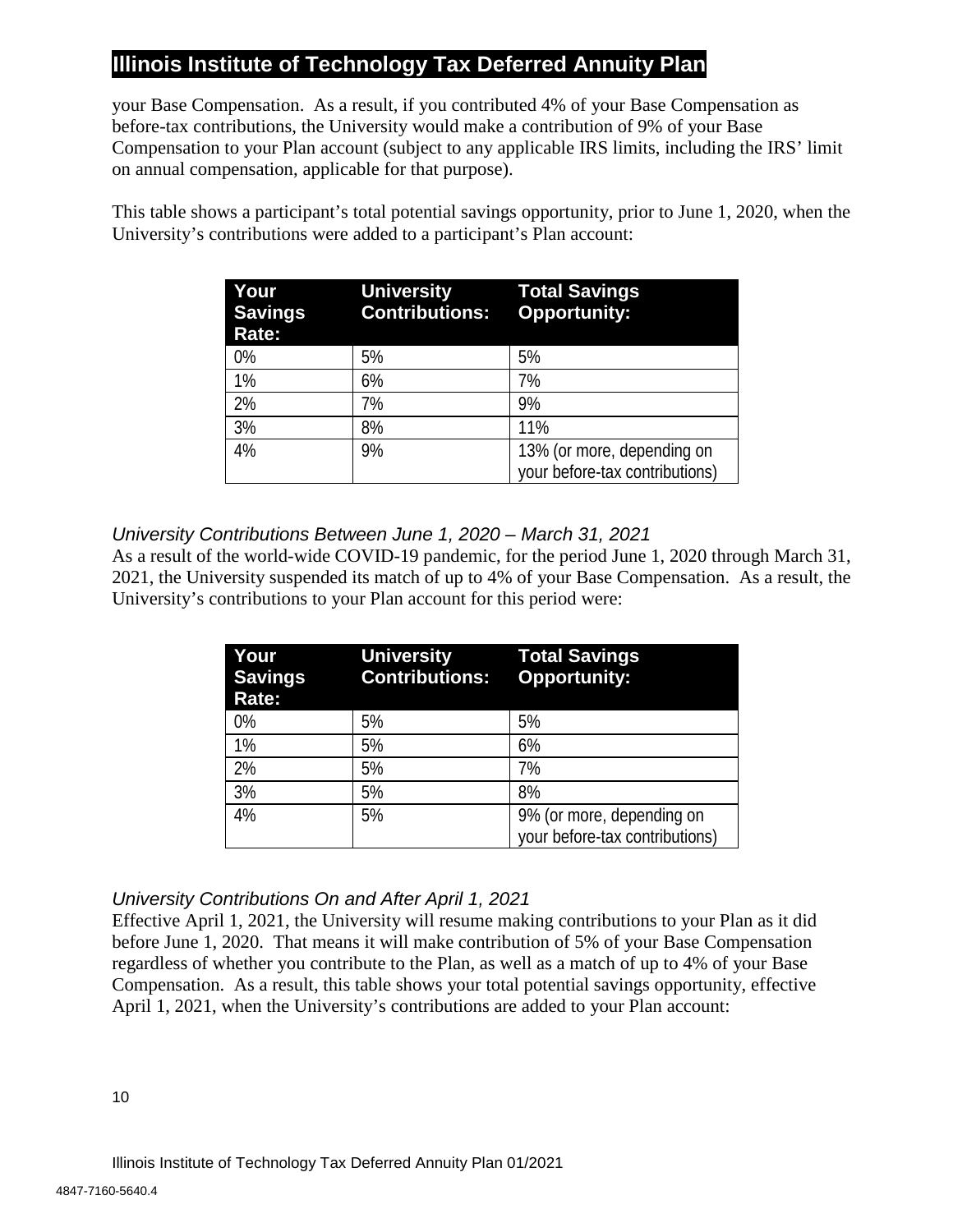| Your<br><b>Savings</b><br>Rate: | <b>University</b><br><b>Contributions: Opportunity:</b> | <b>Total Savings</b>           |
|---------------------------------|---------------------------------------------------------|--------------------------------|
| 0%                              | 5%                                                      | 5%                             |
| 1%                              | 6%                                                      | 7%                             |
| 2%                              | 7%                                                      | 9%                             |
| 3%                              | 8%                                                      | 11%                            |
| 4%                              | 9%                                                      | 13% (or more, depending on     |
|                                 |                                                         | your before-tax contributions) |

In determining its contributions (both the 5% contribution and its matching contribution), the University will apply all applicable IRS limits, including the IRS' limit on annual Base Compensation that can be considered when calculating the University's contributions. That limit is \$290,000 for the 2021 Plan Year.

## *Other Limits on the University's Contributions*

The total amount of your before-tax contributions and the contributions made by the University on your behalf for any Plan year cannot exceed the lesser of: (a) 100% of your Base Compensation for that Plan Year, or (b) for 2021, \$58,000. These limits are reduced by any contributions made by you (or on your behalf) to any other tax-deferred annuity plans in which you participate or to qualified plans maintained by businesses you control. You should consider these limits when determining the amount of elective contributions you wish to make to the Plan. It is your responsibility to reduce your elective contributions as necessary to stay within these limits. The IRS may increase the \$58,000 limit from time to time to reflect increases in the cost of living.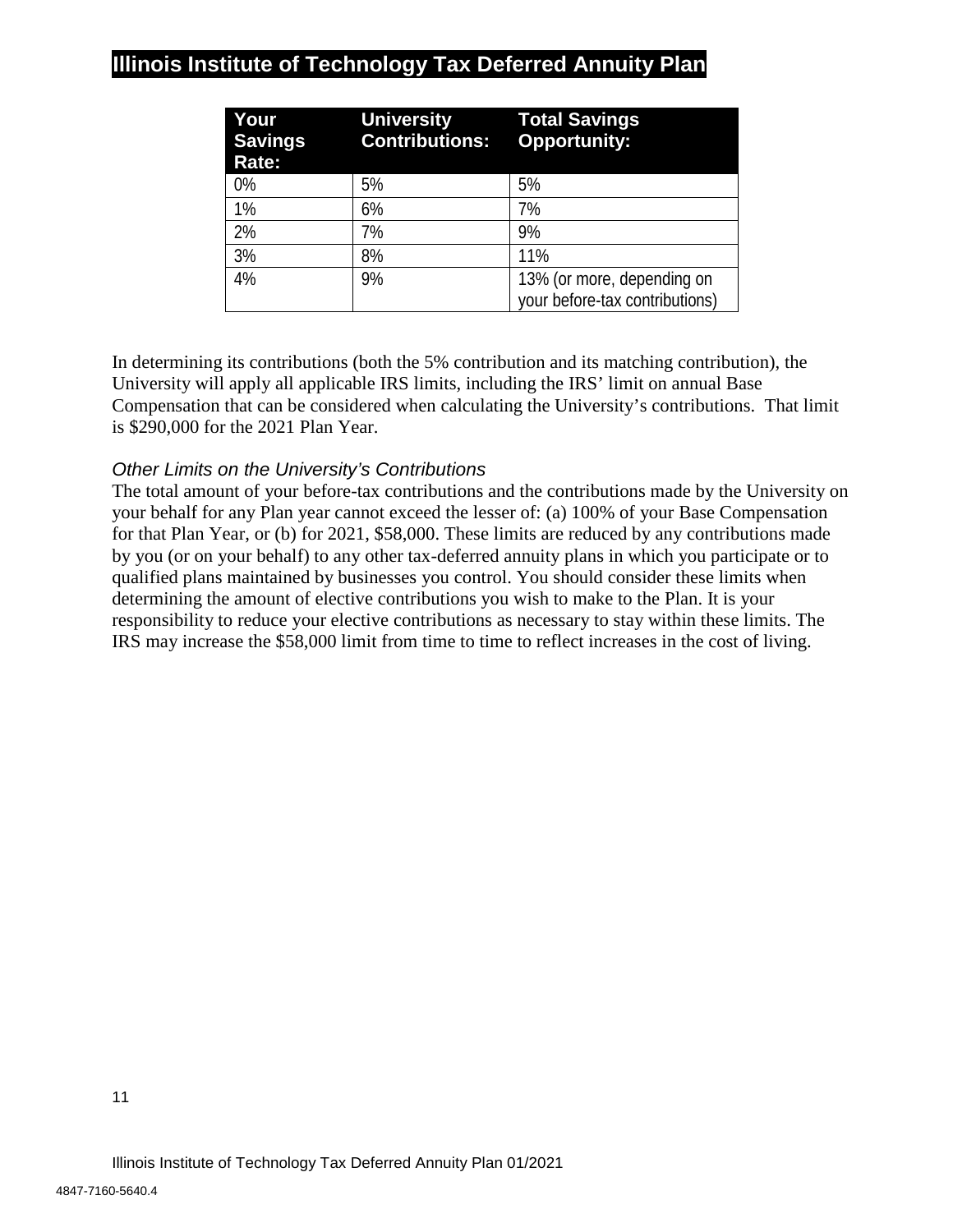# <span id="page-14-0"></span>**Investing Your Account**

You can invest your savings and University contributions among a variety of investment options offered by professional fund managers, giving you the flexibility to choose investments that match your objectives and risk tolerance. In addition, you will have access to periodic account and investment information from the fund managers. That information, along with the ability to make changes to your investments, allows you to manage the resources you are accumulating for your future needs.

You can currently choose between two Fund Sponsors, each offering a variety of Funding Vehicles (annuity contracts and custodial accounts) as investment options for your and the University's contributions to your account:

- Teachers Insurance and Annuity Association College Retirement Equities Fund (TIAA-CREF); and
- Fidelity Investments.

Each investment option offered by the Fund Sponsors has its own risks and returns. There is no assurance the investments will achieve their stated objectives or perform at the same level as they have in the past.

## <span id="page-14-1"></span>**Who is Responsible for Investment Losses and Gains?**

You are solely responsible for determining how your Plan account is invested. The Plan is designed to be a plan described in Section 404(c) of the Employee Retirement Income Security Act of 1974 (ERISA). This means that you are responsible for directing the investment of your Plan account, and the Plan's fiduciaries (including the University) are not liable for any losses your Plan account may suffer as a result of your investment instructions.

As a Plan participant, you will have approximately 300 investment options from which to choose. These options include fixed income, stock and real estate. Each option varies by investment objectives, risk, charges and expenses. You should request and review prospectuses for each of your preferred investment options before investing. Contact the Fund Sponsors to review information about the investment options to you.

| <b>Fund Sponsor</b>         | Toll-Free Phone | Website                 |
|-----------------------------|-----------------|-------------------------|
| TIAA-CREF                   | 800-842-2776    | www.tiaa-cref.org       |
| <b>Fidelity Investments</b> | 800-343-0860    | www.fidelity.com/atwork |

In deciding which investments are right for you, the University strongly encourages you to consider, among other factors, your financial goals and objectives, your tolerance for risk, the advantages of diversification, and the nature of the investments you select. In addition, before choosing any particular investment option, you should review the investment option's requirements with respect to: the minimum investment required; the risks associated with the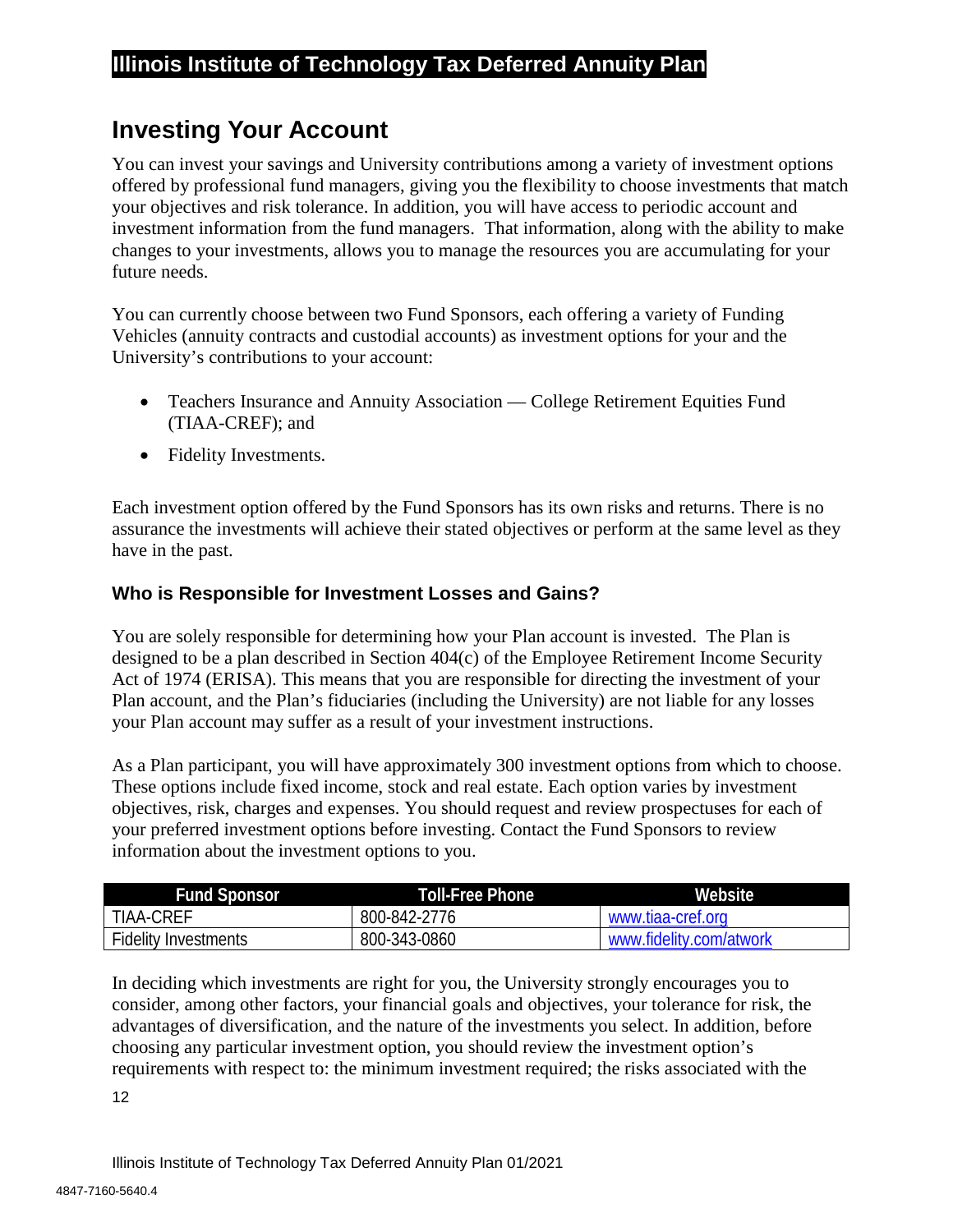investment option; any charges associated with selecting that investment option (which charges may be paid by your investments); your ability to liquidate your holdings in the investment option at a later time; and how selecting the investment option might affect the distribution options available to you when your Plan benefit is eventually paid.

## <span id="page-15-0"></span>**Changing Your Investments**

You may change your investment choices for future contributions (both your contributions and the University's contributions) at any time by contacting the Fund Sponsor online or by phone. In addition, you may transfer all or any part of your existing balance from one investment to another with the same Fund Sponsor at any time.

You may change Fund Sponsors at any time. If you wish to change Fund Sponsors, contact the Plan administrator and complete a new IIT Salary Reduction Agreement and enrollment form for the new Fund Sponsor. You will also need to complete any required Fund Sponsor election forms. Submit your completed forms to Human Resources.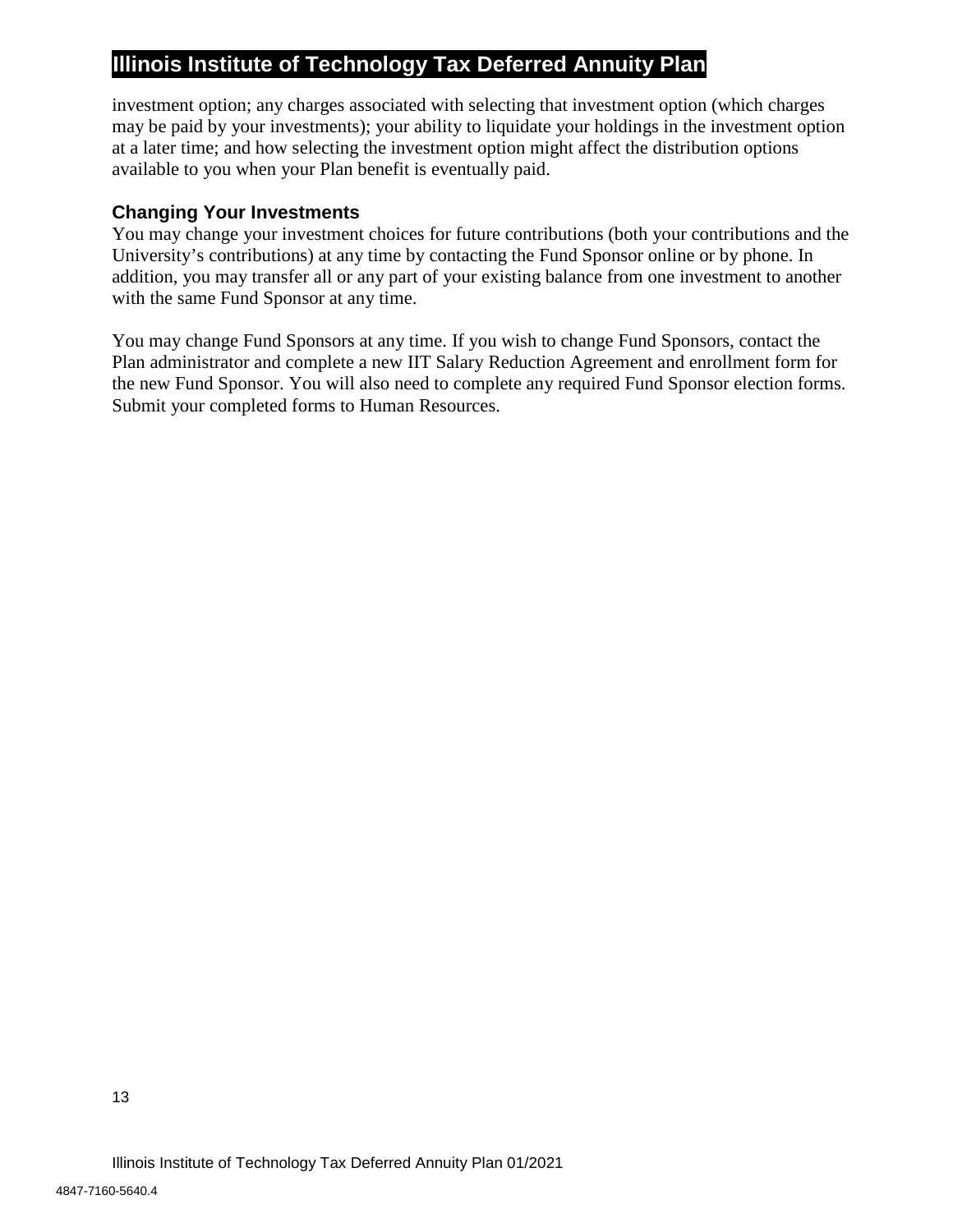# <span id="page-16-0"></span>**How Your Retirement Plan Balance Can Grow**

The Plan offers you an opportunity to accumulate additional income for retirement. Your account may grow through:

- Your before-tax contributions;
- University contributions;
- Tax-deferred investment gains on all contributions (but, keep in mind that your account may experience either investment gains or losses); and
- Rollovers from other plans.

The example below shows how your own before-tax contributions and University contributions can add up over the years under two different scenarios.

**Scenario A,** assume you earn \$40,000 a year. You have enrolled in the Plan, but you do not contribute to the Plan. After your first year of employment, you receive a University contribution of \$2,000 (5% of \$40,000). Also, assume interest and investment earnings of 5% a year compounded monthly. You do not make any before-tax contributions to the Plan over the years indicated in the chart below.

**Scenario B**, also assume you earn \$40,000 a year. You have enrolled in the Plan, and elect to save \$2,400 (6% of \$40,000) through before-tax contributions. After your first year of employment, you receive a basic University contribution of \$3,600 (9% of \$40,000). Also, assume interest and investment earnings of 5% a year compounded monthly. You continue to contribute the same amount of before-tax contributions over the years indicated in the chart below. Your account value under both scenarios at five, 10 and 20 years would be:

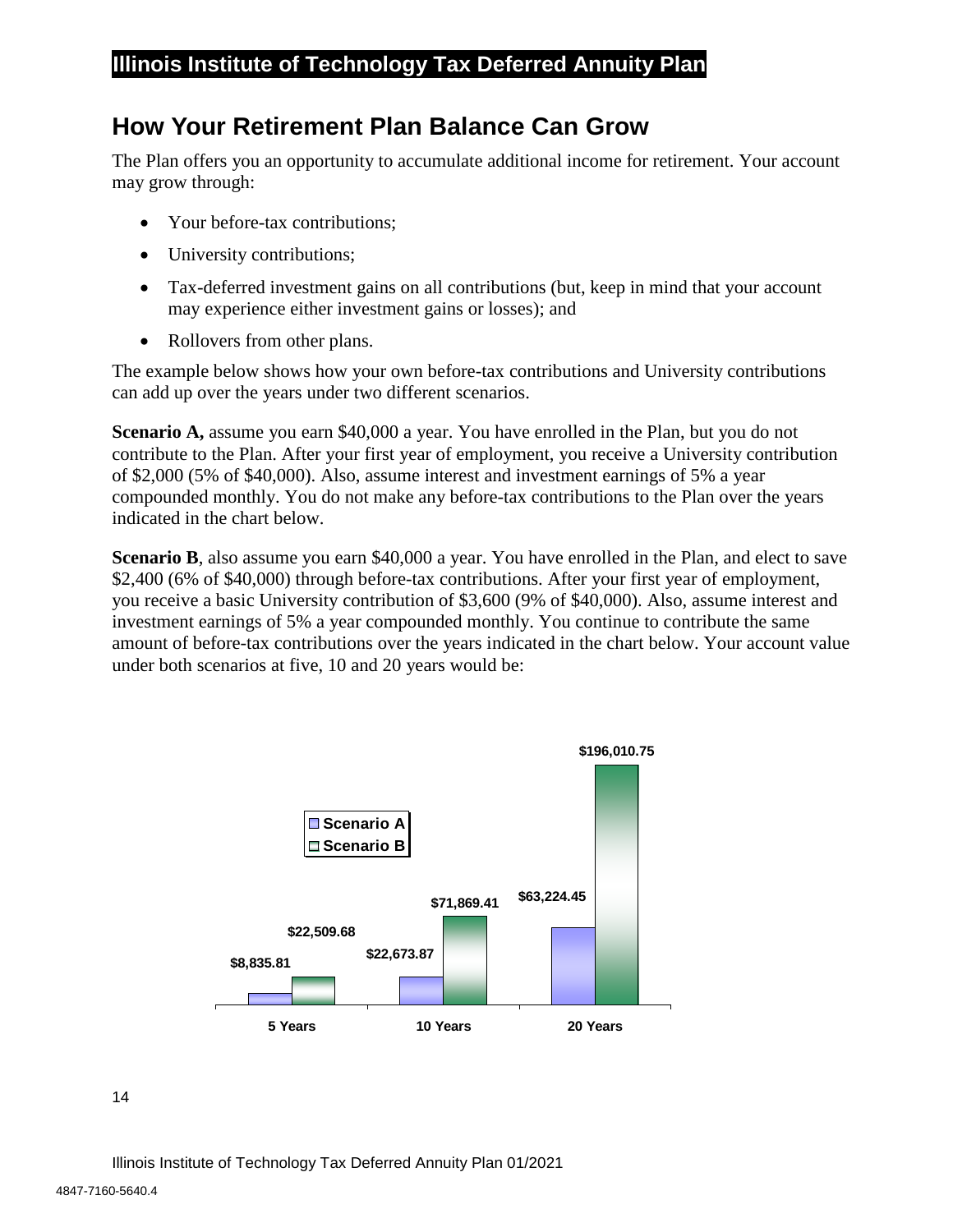*This example assumes that you contribute to the Plan at the start of employment, the University makes contributions after one year and your contributions (if any) and University contributions go into your account on a monthly basis for the time period shown.* 

# <span id="page-17-0"></span>**About Vesting**

"Vesting" refers to your rights to the money in your Plan account. Once you are "Vested" in amounts held in your Plan account, your right to those amounts cannot be forfeited when your employment with the University ends for any reason.

## <span id="page-17-1"></span>**Your Before-Tax Contributions**

You are always 100% Vested in your before-tax contributions to the Plan and related investment earnings.

## <span id="page-17-2"></span>**The University's Matching Contributions**

You are immediately 100% Vested in the University's matching contributions to your Plan account and related investment earnings.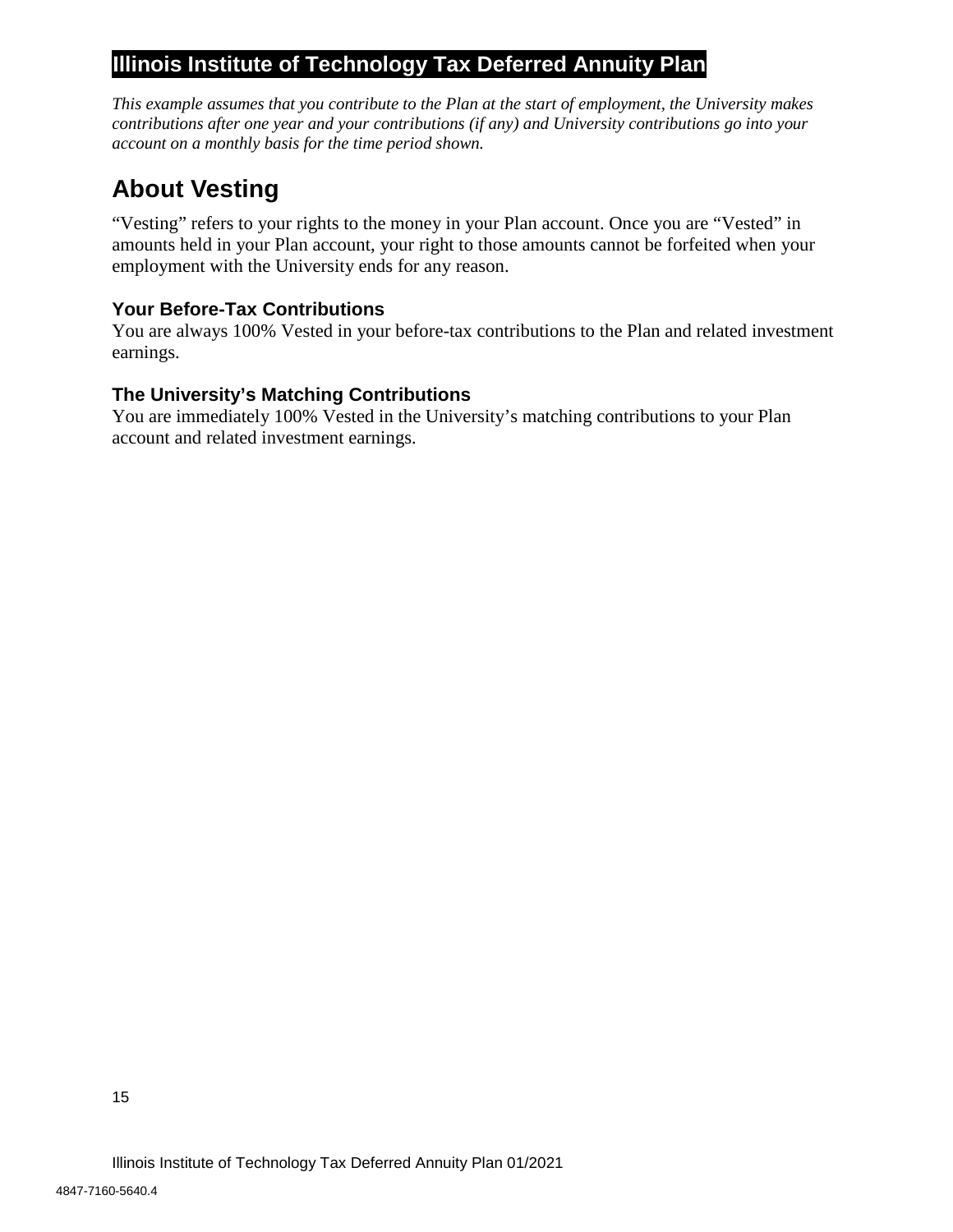# <span id="page-18-0"></span>**In-Service Withdrawals from Your Account**

The tax advantages of this Plan are intended to encourage and help you save for your future retirement. Taking withdrawals from your Plan account while you are still employed by the University will slow your long-term savings, and may reduce the benefits available to you when you retire.

As a result, the Plan and the IRC impose restrictions and penalties on taking withdrawals from your Plan account before you terminate your employment with the University. In limited circumstances, however, you may be permitted to take a withdrawal from your Plan account as described below.

## <span id="page-18-1"></span>**Borrowing From Your Account**

Loans are available to eligible active and non-active Plan participants. You may borrow money from your Plan account for any reason. Loans are available only from current Fund Sponsors, and are subject to the requirements imposed by the Fund Sponsors. You must repay your loan with interest.

#### *Loan Amounts*

The maximum amount you may borrow from your account is 50% of your account balance or \$50,000 (reduced by the excess of your highest aggregate outstanding loan balance during the 12 months preceding the date of the loan over your outstanding loan balance on the date on which the loan is to be made), whichever is less.

For example, assume that you are eligible to borrow \$50,000 on March 1, 2015. Your highest outstanding loan balance between March 1, 2014 and February 28, 2015 is \$15,000 and your outstanding loan balance on March 1, 2015 is \$10,000. In this case, your maximum loan amount will be reduced by \$5,000. You may request a loan for \$45,000.

## *Interest on Your Loan*

All loans are subject to a reasonable rate of interest that is determined by the Fund Sponsor.

## *If You Are Married*

If you are married and wish to take a loan from your Plan account, your spouse must consent in writing. The consent form must be witnessed and signed by a notary public. You must submit the completed consent form within the 90-day period ending on the effective date of your loan. Contact the Fund Sponsor for more details.

## *Repaying Your Loan*

You repay the loan to the Fund Sponsor according to the terms of the Loan Repayment Agreement between you and the Fund Sponsor. The Fund Sponsor that issues your loan may require you to repay it through payroll deductions. Loan payments are deposited into your Plan account. So, in effect, you pay yourself back for the loan. Loans must be repaid within five years (or up to 10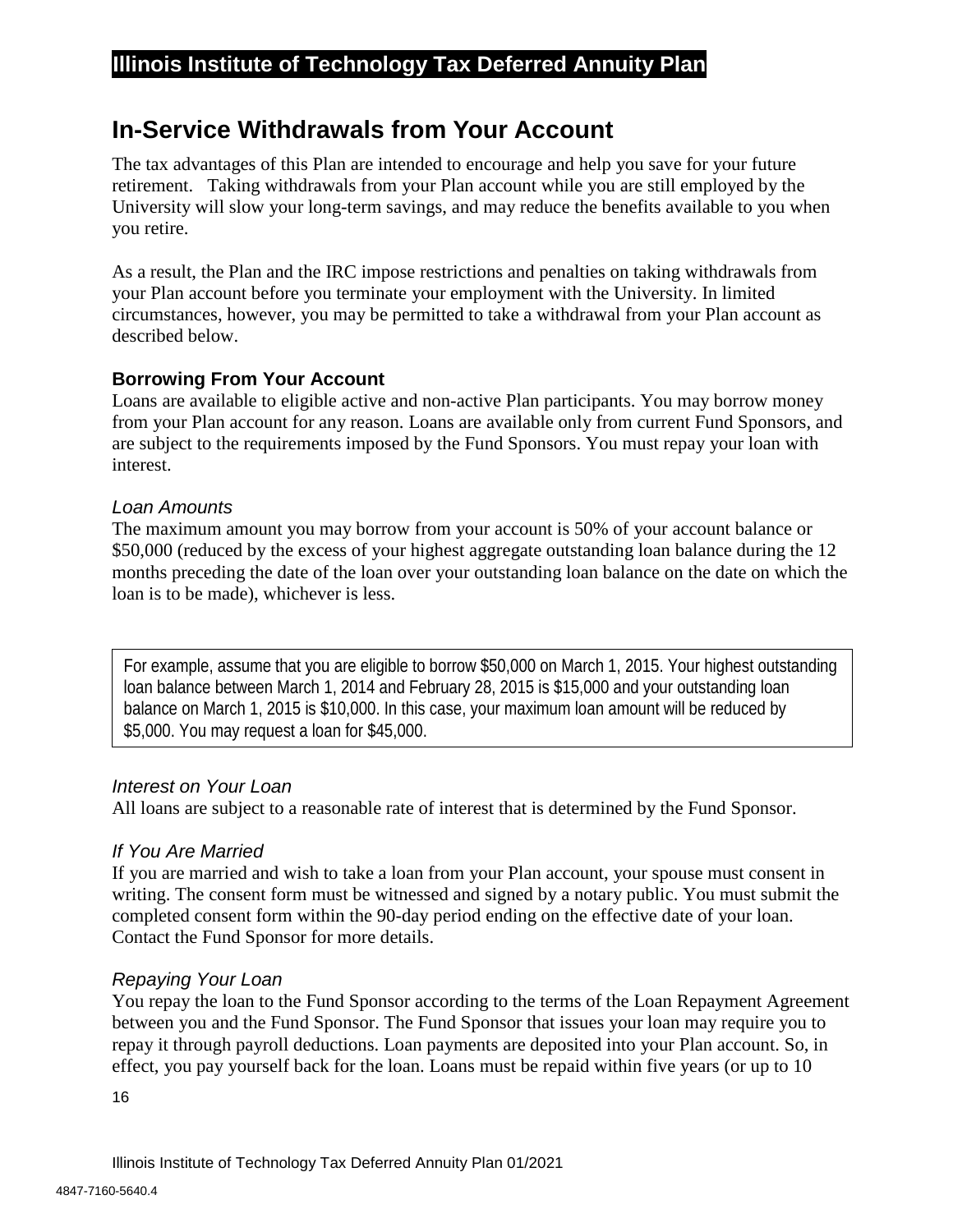years if the loan is used for the purchase of a primary residence). You may prepay the loan in full at any time with no prepayment penalty.

If, for any reason, you do not make a required payment on your Plan loan in accordance with the terms of the Loan Repayment Agreement with the Fund Sponsor, your loan will be in default, and the balance of your Plan loan will be treated as taxable income to you. If you default on your loan and you have a distributable event under the Plan (as described in [Receiving Your Benefits\)](#page-22-0), your Plan account will be offset by your outstanding loan balance.

## *Leaves of Absence*

If you take an approved, unpaid leave of absence, loan payments may be suspended for up to one year (if permitted by the Fund Sponsor). When the suspension of payments ends, the Fund Sponsor will determine the amount of the loan payment necessary to satisfy the original repayment date.

If you take a leave of absence due to qualified military service, loan repayments will be suspended while you are on active duty. When your military service ends, you must resume loan repayments.

## *How to Apply for a Loan*

For more information on loans, or to request a loan application, contact the Fund Sponsor.

## <span id="page-19-0"></span>**Taking a Hardship Withdrawal from Your Account**

If you suffer an immediate and heavy financial need, and if the Fund Sponsor allows, you may request a hardship withdrawal. To be eligible for a hardship withdrawal, you must have exhausted all other financial resources and you must demonstrate that the withdrawal is needed for one of the following reasons:

- Eligible medical expenses for you, your spouse, your child, your dependent or your primary Beneficiary that are not otherwise reimbursable by a health plan;
- Costs directly related to the purchase of a principal residence (excluding mortgage payments);
- Costs for tuition, educational fees, room and board expenses for up to the next 12 months of post-secondary education for you, your spouse, your dependent or your primary Beneficiary;
- Payments necessary to prevent foreclosure on or eviction from your principal residence;
- Payments for funeral or burial expenses for your parent, spouse, child, dependent or primary Beneficiary;
- Effective for hardship withdrawals taken on or after January 1, 2019, expenses for repair of damage to your principal residence that qualifies for the casualty loss deduction under Internal Revenue Code Section 165 (determined without regard to Code Section165(h)(5), as added by Section 11044 of the Tax Cuts and Jobs Act of 2017); or
- Effective for hardship withdrawals taken on or after January 1, 2019, expenses and losses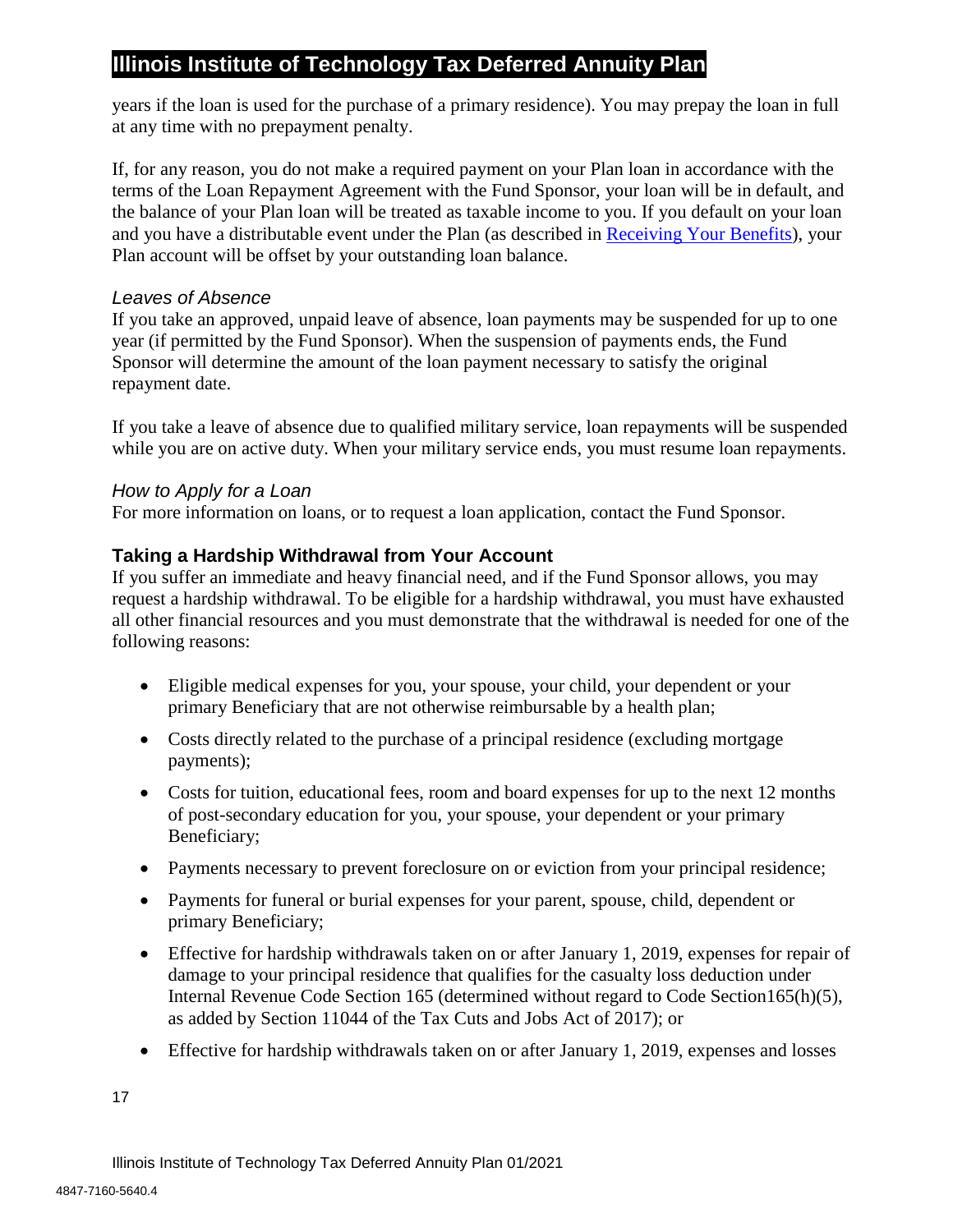(including loss of income) incurred on account of a federally declared disaster if your principal residence or principal place of employment is located in an area designated by the Federal Emergency Management Agency (FEMA) for individual assistance at the time of the disaster.

## *Hardship Withdrawal Amounts*

If your request for a hardship withdrawal is approved, you can withdraw only the amount needed to meet the financial need for which the withdrawal is requested. University contributions to your account are not available for hardship withdrawals taken prior to January 1, 2019.

Effective for hardship withdrawal requests made on or after January 1, 2019, to the extent permitted under the terms of your Funding Vehicle, you can request a hardship withdrawal from the following sources:

- Your before-tax contributions
- University contributions
- Income earned on University contributions
- Oualified non-elective contributions, but only to the extent such contributions have been contributed to and held in an annuity account (not to a custodial account)
- Oualified matching contributions, but only to the extent such contributions have been contributed to and held in an annuity account (not to a custodial account)

## *How to Apply for a Hardship Withdrawal*

You must contact the Fund Sponsor to request a hardship withdrawal application. Once you have completed the application, submit it to the Plan administrator for approval. The Plan administrator will need to verify your eligibility for a hardship withdrawal. Your hardship withdrawal request will only be approved by the Plan administrator if all of the criteria listed below are met:

- The requested amount is not greater than the amount of your immediate and heavy financial need (including amounts necessary pay any federal, state or local income taxes or penalties reasonably expected to result from your withdrawal); and
- You have obtained all currently available distributions under this Plan or any other retirement plan of the University or a University affiliate.

Effective January 1, 2019, you will no longer need to obtain all nontaxable loans available to you under a University-sponsored plan before you may request a hardship withdrawal. In addition, effective January 1, 2019, your ability to make payroll contributions to the Plan will not be suspended due to your receipt of a hardship withdrawal from the Plan.

The Plan administrator may rely on your representations that you have insufficient cash or other liquid assets to satisfy the need. For hardship withdrawals made on or after January 1, 2020, your representation must be made in writing, by an electronic medium, or other legally permissible form as the Plan administrator may require.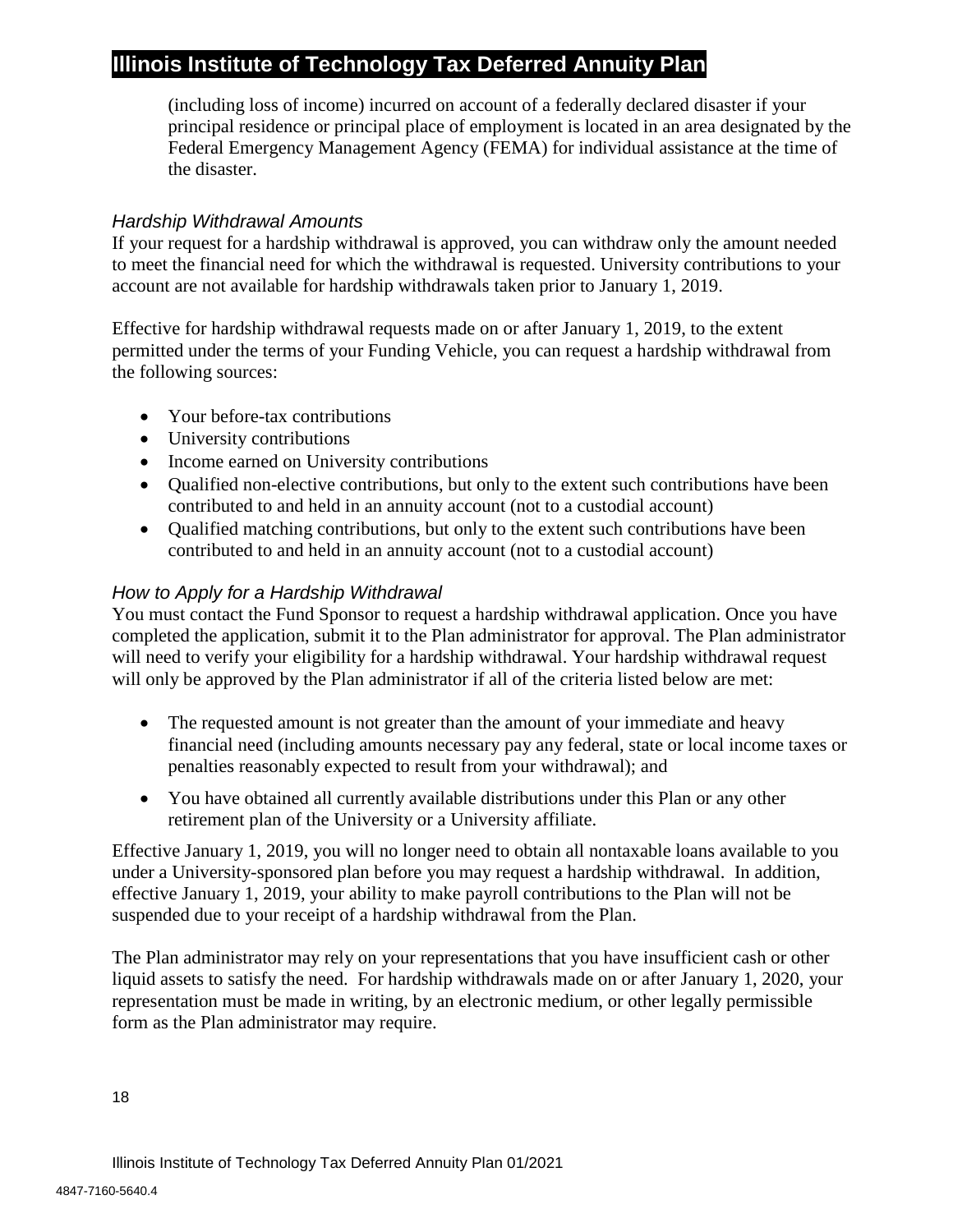Hardship withdrawals are subject to income tax and, depending on your personal situation, may also be subject to early withdrawal penalties. For more information on hardship withdrawals, contact the Plan administrator.

#### <span id="page-21-0"></span>**Qualified Birth or Adoption Distributions**

Effective June 1, 2021, you may request a "qualified birth or adoption distribution" of up to \$5,000 from your Plan account balance, following the birth of your child or your adoption of an "eligible adoptee." An eligible adoptee means any individual (other than a child of your spouse) who is not yet age 18 or who is physically or mentally unable to support him or herself.

You must request a qualified birth or adoption distribution during the one-year period beginning on the date your child is born or the date on which your adoption of an eligible adoptee is finalized. A qualified birth or adoption distribution is not subject to the 10% additional tax penalty on early withdrawals, even if you are under age 59½. In addition, you may repay a qualified birth or adoption distribution to the Plan or to another eligible plan or retirement account. Please contact the Plan administrator for additional information about qualified birth or adoption distributions.

#### <span id="page-21-1"></span>**Age 59½ Withdrawal – In-Service Withdrawals**

Effective June 1, 2021, to the extent permitted under the terms of your Funding Vehicles, even if you are still actively employed by the University, upon reaching age 59½, you can request a withdrawal from your Plan account balance. Your election to receive an age 59½ in-service withdrawal will be subject to any guidelines specified by the Plan administrator or applicable Fund Sponsor.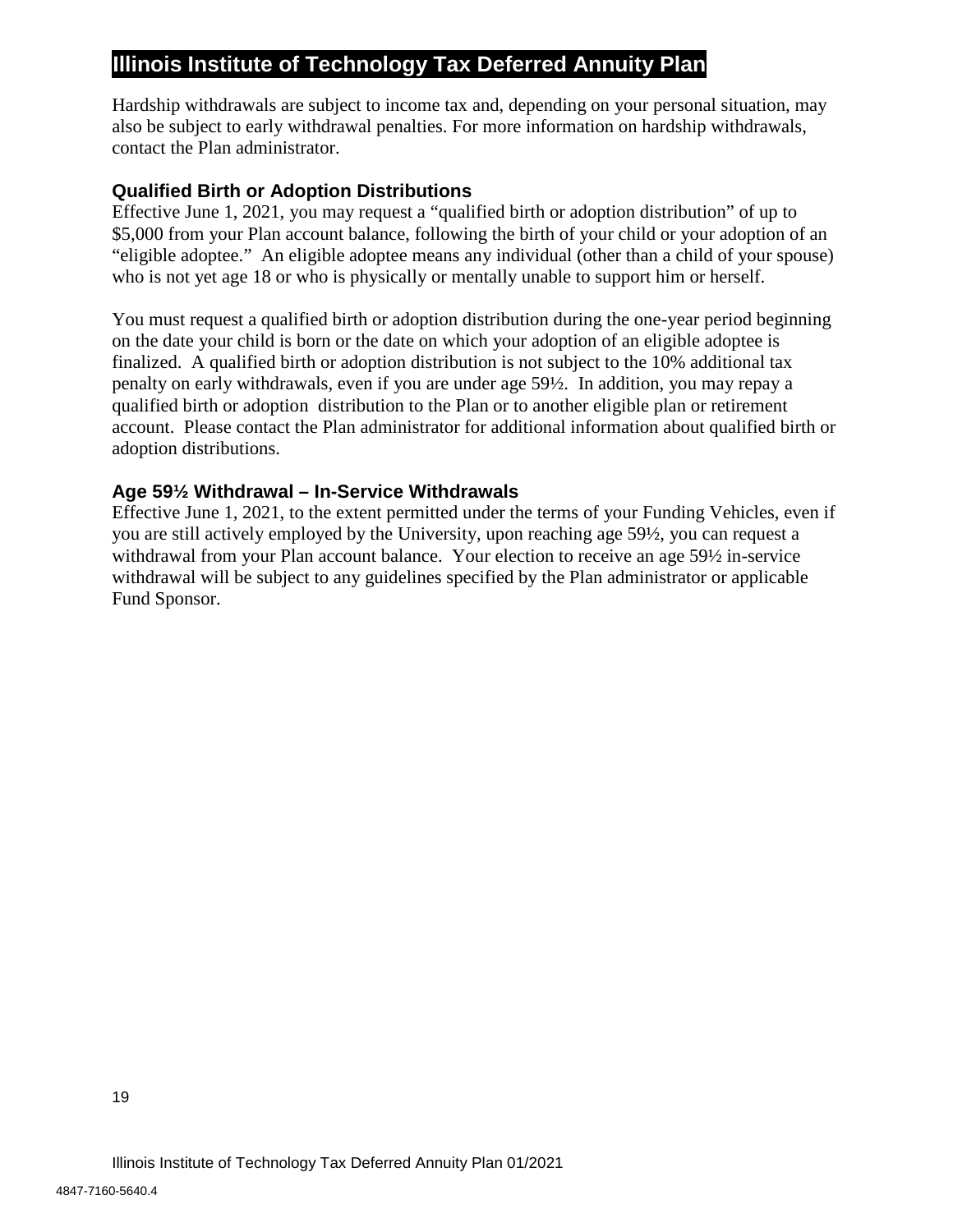# <span id="page-22-0"></span>**Receiving Your Benefits**

You (or your Beneficiary) will be entitled to receive all or a portion of your account balance:

- Upon your retirement at Normal Retirement Age (age 65);
- Upon your late retirement (after age 65);
- Upon your commencement of phased retirement on or after attainment of age 59<sup>1</sup>/<sub>2</sub>;
- At your termination of employment; or
- Upon your death, while an employee.

#### <span id="page-22-1"></span>**Normal Retirement**

You may retire any time on or after your 65th birthday (your Normal Retirement Age). Your benefit at age 65 will equal 100% of your Plan account balance.

#### <span id="page-22-2"></span>**Late Retirement**

You may continue working beyond your Normal Retirement Age. As long as you remain an active employee, you may continue to make before-tax contributions to the Plan and receive any University contributions for which you are eligible. When you retire, your benefit will be 100% of your Plan account balance.

#### <span id="page-22-3"></span>**Termination of Employment**

If your employment with the University terminates before your Normal Retirement Age for reasons other than death or disability, you may request a distribution of your Plan account balance as described in [Applying for Benefits.](#page-22-6)

## <span id="page-22-4"></span>**Age 59½ Withdrawal – Phased Retirement**

You may receive your Plan account balance on or after age 59½ if you have elected to take phased retirement; provided, however, that your agreement with the University allows you to take phased retirement.

#### <span id="page-22-5"></span>**Benefits Following Your Death**

If you die while employed by the University, your Plan account balance will be paid to your Beneficiary(ies).

If you die after you leave the University, but before receiving your account balance, your Plan account will be paid to your Beneficiary(ies). If you die after you leave the University, but after you begin receiving payment of your Plan account balance, your remaining Plan account (if any) will be paid to your Beneficiary(ies) as described in [Survivor Benefits,](#page-23-2) below.

## <span id="page-22-6"></span>**Applying for Benefits**

Contact the Fund Sponsor for information about applying for benefits and to request the necessary forms.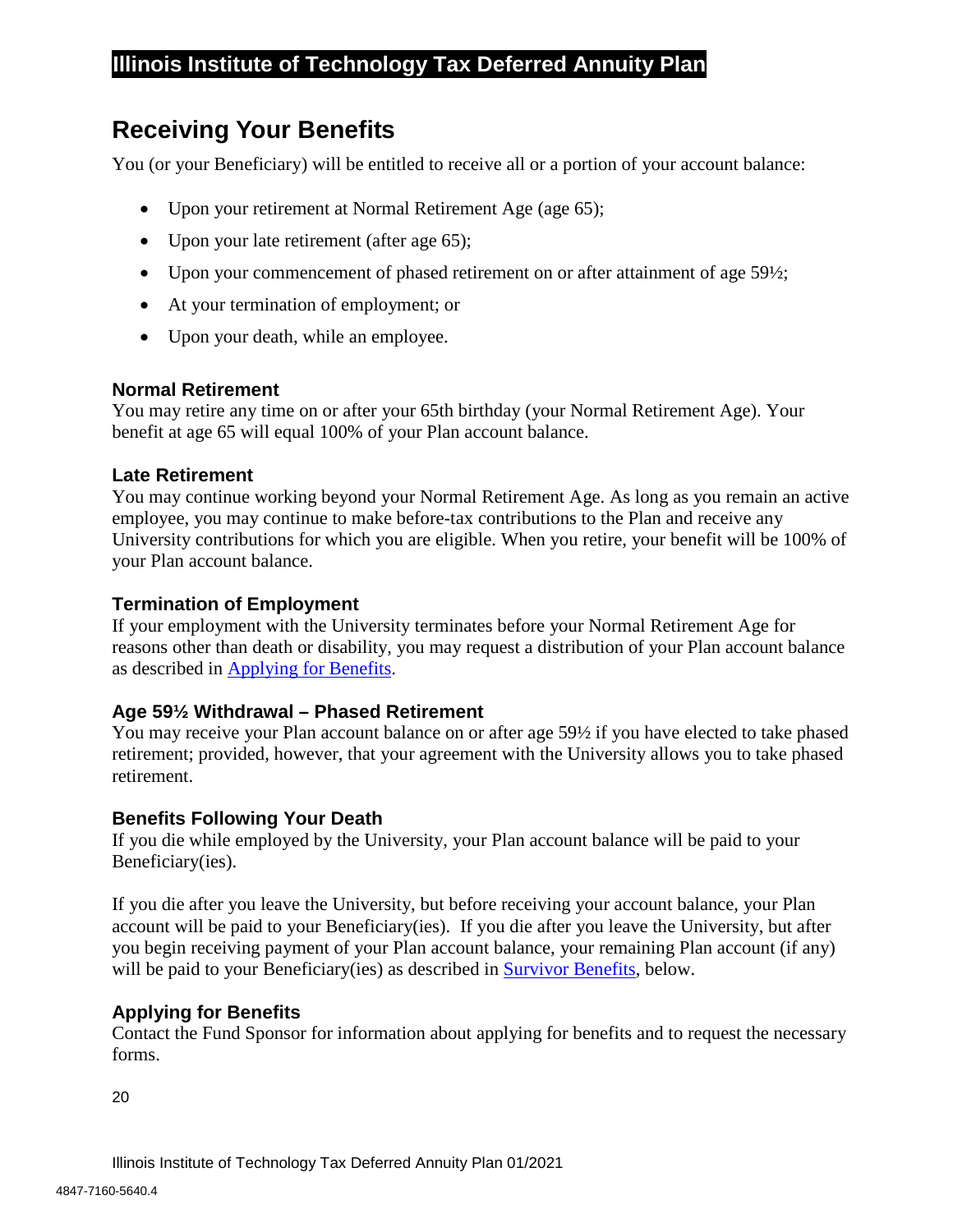# <span id="page-23-0"></span>**How Benefits Are Paid**

You may choose from the payment options offered by the Fund Sponsor. Options for receiving your Plan account balance may include:

- Single life annuity;
- Joint and survivor annuity (an annuity for your life with a 50% or 75%, as you elect, survivor annuity for your Beneficiary's life); or
- Cash payment.

You will receive additional information about your payment options when you or your Beneficiary request benefits. Payment requests or questions about your benefit choices should be directed to the Fund Sponsor.

## <span id="page-23-1"></span>**After Retirement**

If you are married when you begin receiving benefits from the Plan, your Plan account balance will automatically be used to purchase a "Qualified Joint and Survivor Annuity" (an annuity for your life with a 50% survivor annuity for your spouse's life following your death), unless you make a different election. You will receive notification of your and your spouse's rights and the option to waive this annuity 30 to 90 days before benefits would begin.

If you are not married when you begin receiving benefits from the Plan, your Plan account balance will automatically be used to purchase a single life annuity unless you make a different election.

## <span id="page-23-2"></span>**Survivor Benefits**

If you are married and die before distribution of your Plan account begins, your account balance will be used to purchase a "Qualified Pre-Retirement Survivor Annuity" payable to your spouse for his or her lifetime. A Qualified Pre-Retirement Survivor Annuity is an annuity that will pay your spouse the actuarial equivalent of 50% of your Plan account as of the date of your death.

If you are single and you die before distribution of your Plan account begins, the full value of your Plan account will be payable to your Beneficiary(ies).

If a participant dies on or after January 1, 2020, in general, a Beneficiary must take distributions within 10 years of the participant's death. Beneficiaries exempt from this requirement include surviving spouses, minor children of the participant (until such children reach the age of majority), individuals no more than 10 years younger than the decedent, and disabled or chronically ill individuals.

## <span id="page-23-3"></span>**Direct Rollovers**

You, your surviving spouse or another Beneficiary may choose to have any portion of your Plan account that is an "eligible rollover distribution" paid directly to another eligible retirement plan, such as another employer's retirement plan, an individual retirement account (IRA) or individual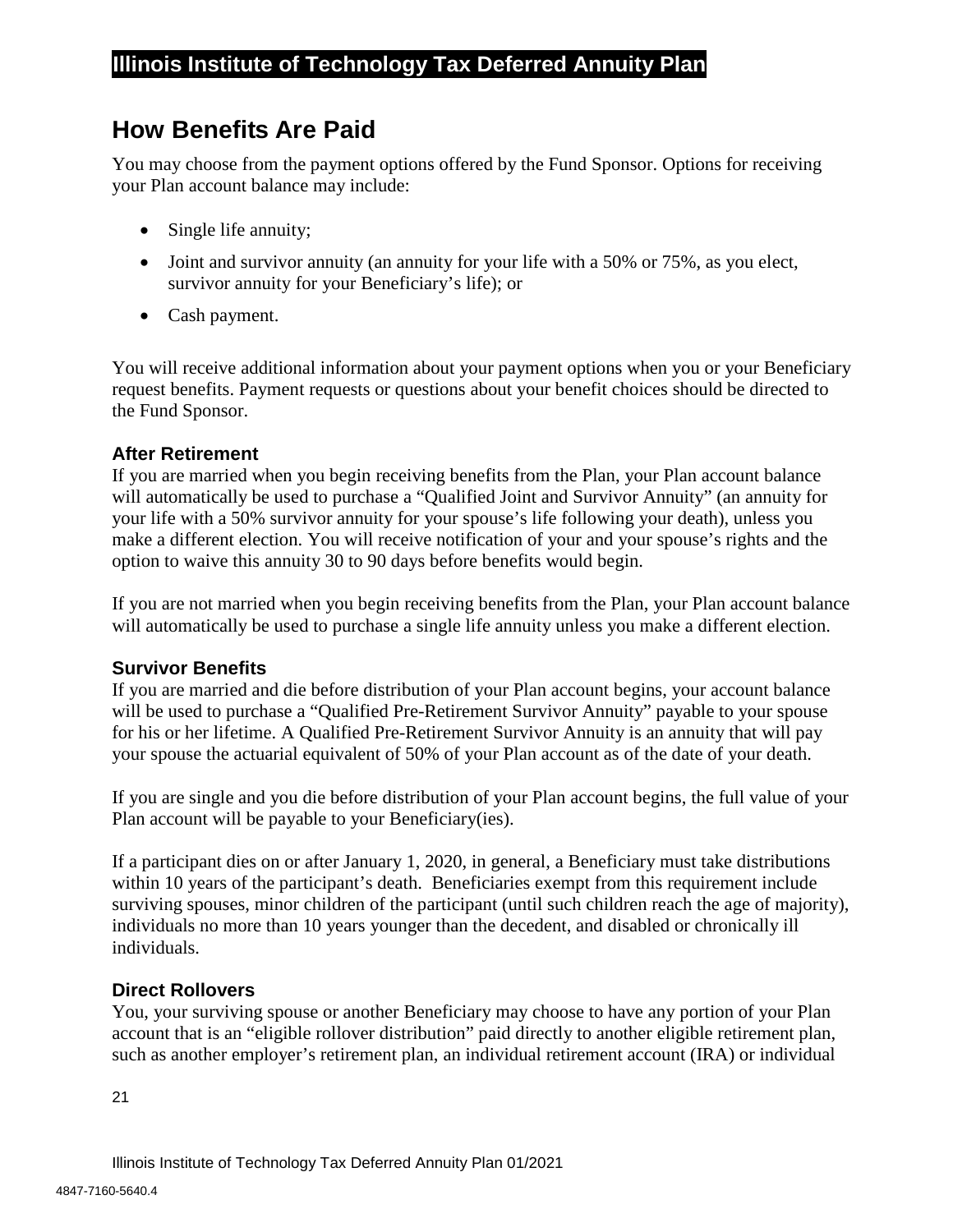retirement annuity. Contact the Plan administrator for more information about eligible rollover distributions.

## <span id="page-24-0"></span>**Account Balance of \$5,000 or Less**

Subject to any requirements imposed by the Fund Sponsors, if your Plan account balance is \$5,000 or less on the date of your termination of employment with the University for any reason, your Plan account will be distributed as follows:

- If your Plan account is \$1,000 or less and you do not elect to directly roll over your Plan account to another eligible retirement plan, it will be paid to you in cash;
- If your Plan account exceeds \$1,000, but is not more than \$5,000, and you do not elect to directly roll over your Plan account to another eligible retirement plan or to take a cash distribution of your Plan account, then your Plan account will be directly rolled over into an individual retirement account selected for this purpose by the Plan's fiduciary.

## <span id="page-24-1"></span>**Account Balance Greater than \$5,000**

If you terminate employment and the value of your Plan account balance exceeds \$5,000, you may elect to leave your balance in the Plan until April 1 of the calendar year following the year in which you have both terminated employment and reached age 72. (See below for more detail on [Required Minimum Distributions.](#page-24-2)) If you elect to defer payment, your Plan account will continue to share in investment results (both investment gains and losses) as long as it remains in the Plan.

Please note, when determining if your Plan account balance exceeds \$5,000 for purposes of deciding whether it may be distributed without your consent, your Plan account balance does not include the any funds rolled over to the Plan from another source or any earnings on such rolled over amounts.

For example, if your total Vested balance is \$103,000 and your rollover balance and its earnings are \$100,000, the plan may distribute your total Vested balance of \$103,000 without your consent because the non-rollover portion of your account is only \$3,000.

## <span id="page-24-2"></span>**Required Minimum Distributions**

In accordance with IRS regulations, you must begin receiving minimum distributions from your account following the later of:

- The April 1 following the calendar year in which you attain age 72; or
- The April 1 following the calendar year in which you retire from the University.

## *Amount of Required Minimum Distribution*

The amount of a required annual minimum distribution is the lesser of:

• Your account balance divided by your life expectancy; or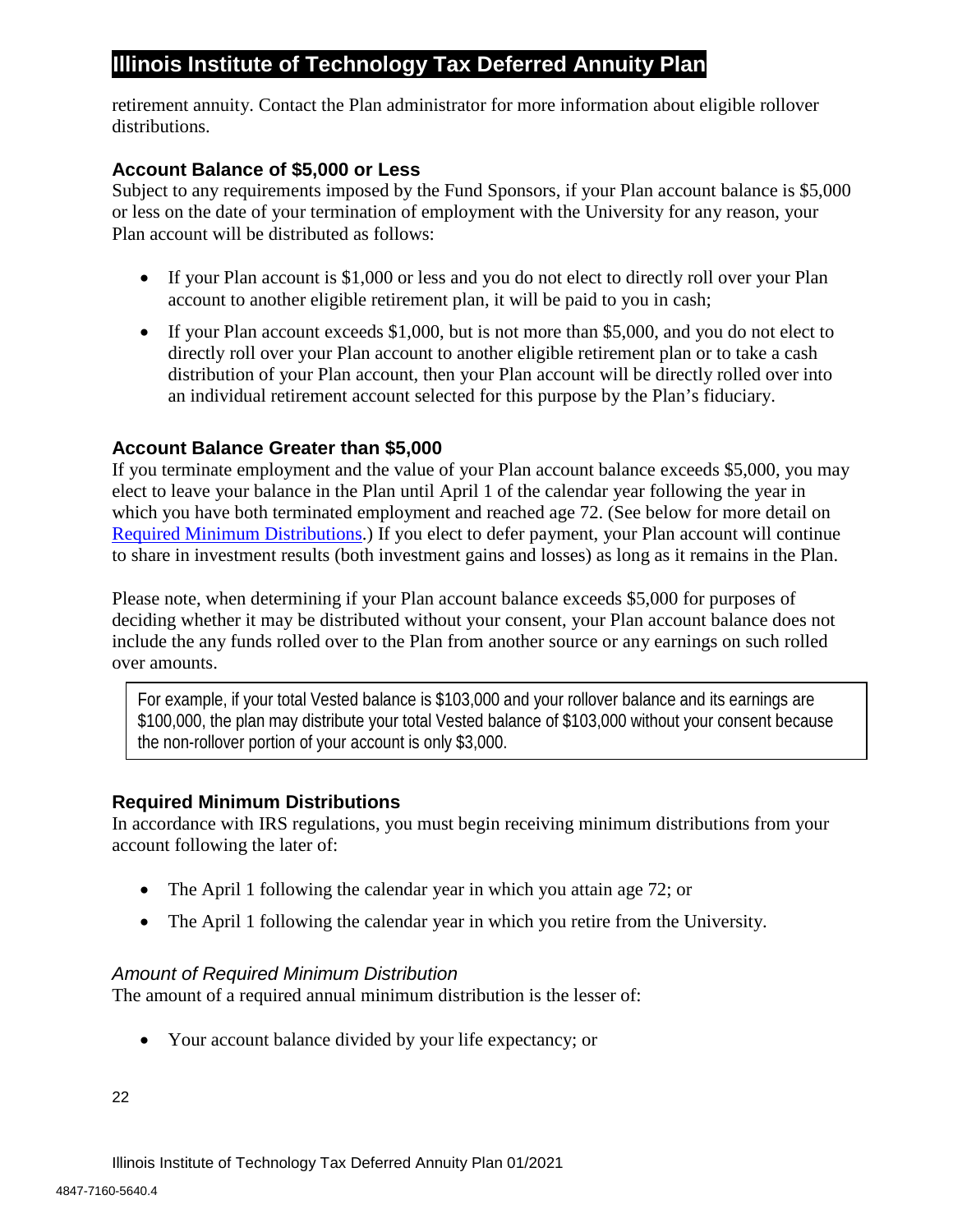• Your account divided by your spouse's life expectancy if your spouse is your sole Beneficiary.

## *Suspension of Required Minimum Distributions for 2020*

Due to the world-wide COVID-19 pandemic, no Plan participant (or designated Beneficiary, if applicable) received any required minimum distributions required to be paid in 2020 unless the participant (or Beneficiary) affirmatively elected to receive the 2020 required minimum distributions or a separate withdrawal was administratively feasible. Please contact the Plan administrator if you have any questions regarding the suspension of required minimum distributions for the 2020 Plan Year.

## *If You Die Before Receiving a Required Minimum Distribution*

- If you die **before** taking a required minimum distribution and your surviving spouse is your sole Beneficiary, distributions will begin by December 31 of the year following the year of your death, or by December 31 of the year in which you would have reached age 72, if later.
- If your surviving spouse dies before distributions start, distributions will begin by December 31 of the year following your spouse's death, or by December 31 of the year in which you would have reached age 72, if later.
- If you die before taking a required minimum distribution and your surviving spouse is *not* your sole Beneficiary, distributions to your designated Beneficiary will begin by December 31 of the year following the year of your death.
- If you die before taking a required minimum distribution and there is no designated Beneficiary as of September 30 of the year of your death, your entire account balance will be distributed by December 31 of the calendar year that coincides with the fifth anniversary of your death.

## *If You Die After Receiving a Required Minimum Distribution*

If you die **after** taking a required minimum distribution and you have designated a Beneficiary, subsequent required minimum distributions are calculated as follows:

- If your surviving spouse is your sole Beneficiary, the distribution amount is the value of your account divided by your spouse's life expectancy (reduced by one each year).
- If your surviving spouse is *not* your sole Beneficiary, the distribution amount is the value of your account divided by your designated Beneficiary's life expectancy (reduced by one each year).
- If there is no designated Beneficiary as of September 30 of the year after your year of death, the distribution amount is the value of your account divided by your life expectancy (reduced by one each year).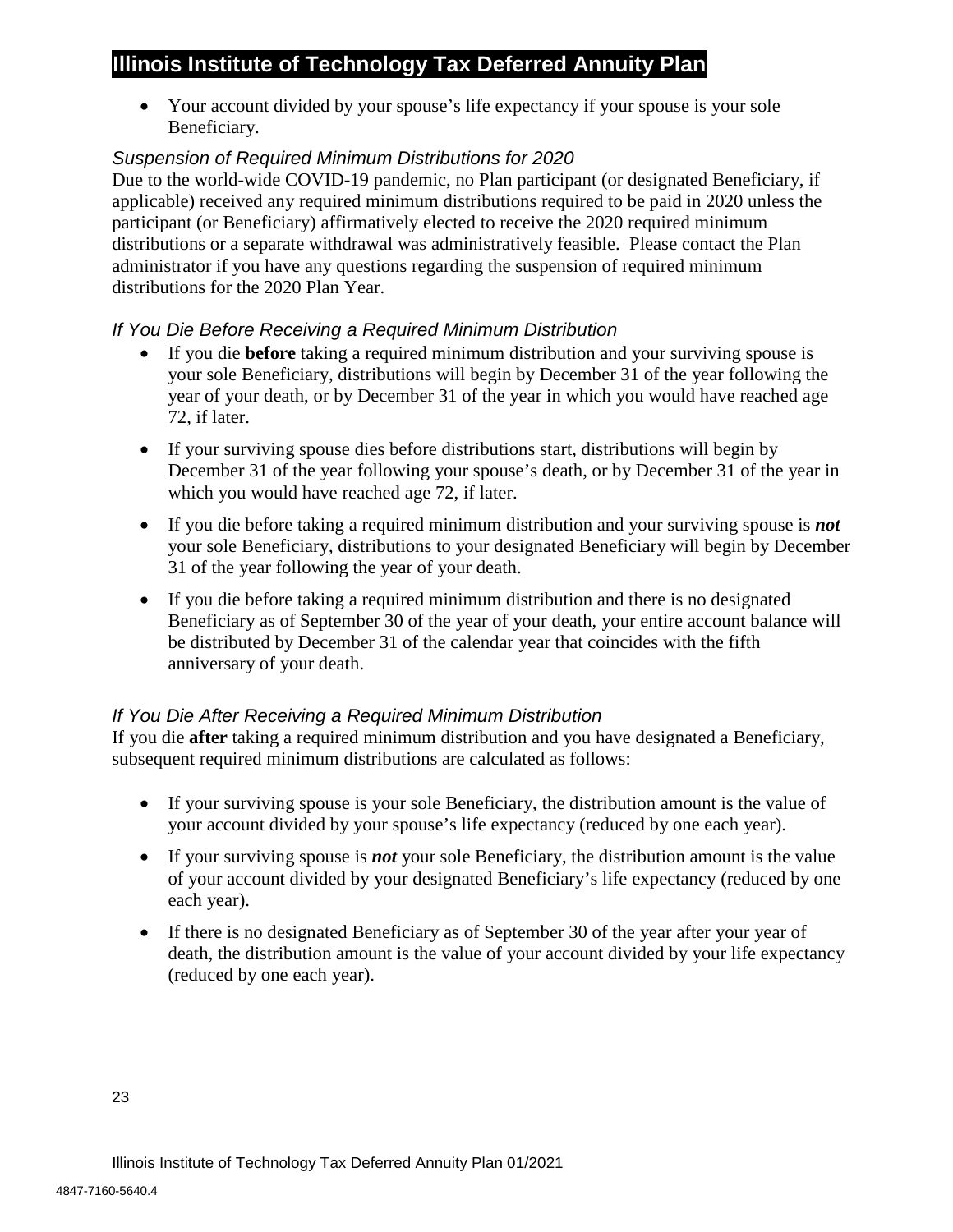# <span id="page-26-0"></span>**How Benefits Are Taxed**

When you choose to receive a distribution from your Plan account, you will receive a notice advising you of your distribution options and the various tax rules that may apply to those options. Not all tax consequences can be covered here – your individual tax liability is determined by many factors and tax laws change from time to time. Before you take an in-service withdrawal from your Plan account or request a distribution from the Plan, you should consult with a qualified tax advisor to help you understand how the tax rules may affect you.

In general, when you take an in-service withdrawal from your Plan account or receive a distribution from the Plan, you will be required to pay regular income taxes on the value of any funds not previously taxed. As a result, cash payments, including hardship withdrawals, are subject to mandatory 20% withholding for federal income tax unless the distribution is transferred directly to an individual retirement account or another company's tax-qualified retirement plan. You will not have the option to postpone withholding and pay the taxes either through estimated taxes or at April 15.

In addition, if you are under age 59 ½, you will be required to pay a 10% IRS penalty on the taxable portion of any distributions, except if:

- You roll over the distribution to another tax-qualified plan or an individual retirement account; or
- You die.

Because the 10% penalty only applies to taxable distributions, loans and certain other distributions (as described in this Summary) from your Plan account are not subject to the IRS penalty. In addition, in some cases, such distributions may not be subject to the mandatory 20% withholding requirement discussed above. Contact the Plan administrator for more information.

## <span id="page-26-1"></span>**Consult a Tax Advisor for More Information**

These points are meant only as general guidelines. Tax laws are complex and continually changing. Please consult a tax specialist concerning your individual situation.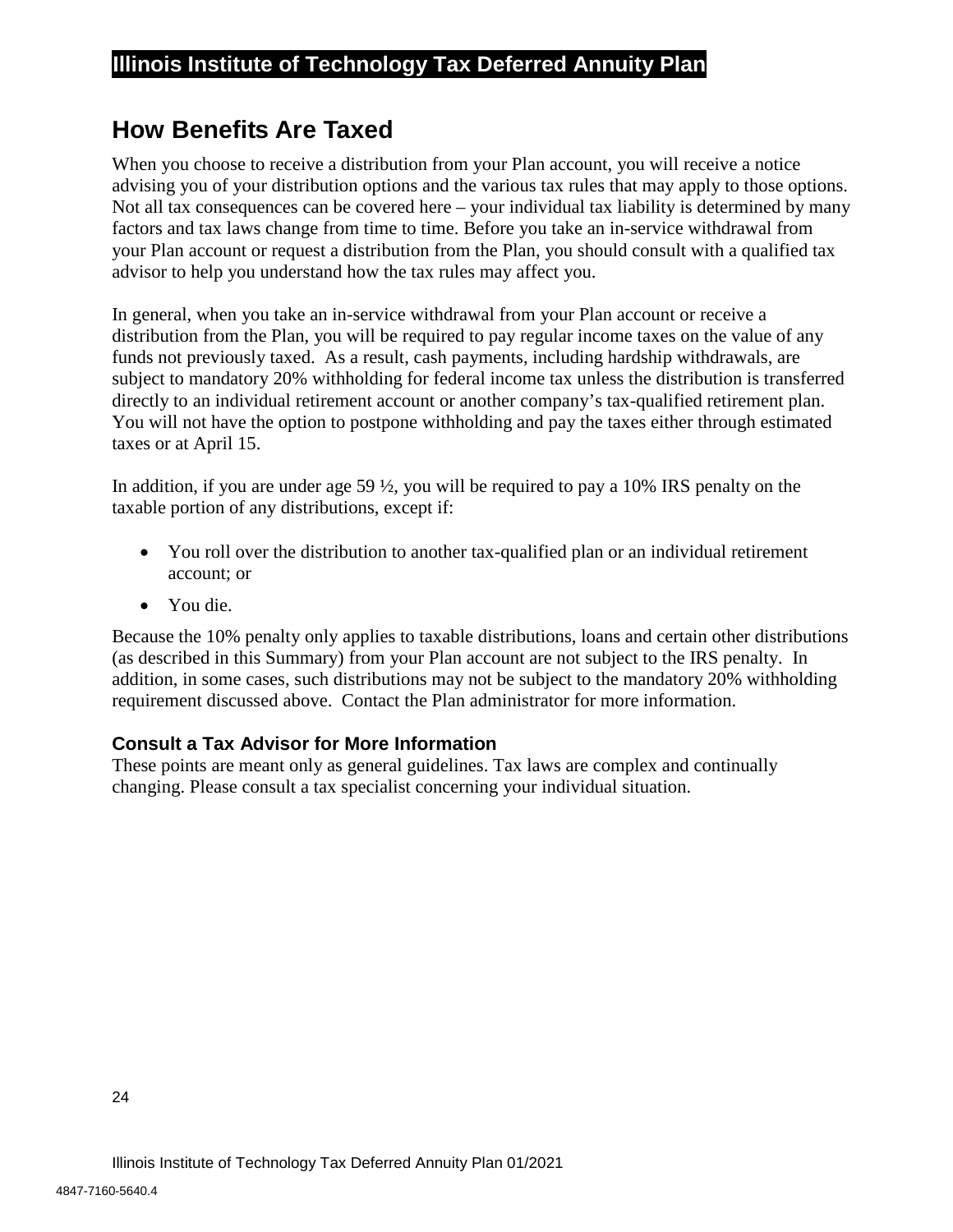# <span id="page-27-0"></span>**Rollover Contributions to This Plan**

If your former employer sponsored a tax-qualified retirement plan, you may be able to transfer or "roll over" to the Plan the taxable portion of any distribution you have received, or may be eligible to receive, from that plan. The Plan can accept taxable distributions from another qualified plan, an individual retirement account or a qualified annuity. The federal government and the IRC have strict rules regulating rollovers, so please contact the Plan administrator or your Fund Sponsor if you have questions.

## <span id="page-27-1"></span>**Making a Rollover**

To initiate a rollover, you must first enroll in the Plan and establish an account. You will be able to receive the rollover in your Plan account. To enroll in the Plan, follow the procedures described in [Enrolling in the Plan.](#page-8-0) Next, decide where you want to invest your rollover distribution, and contact the appropriate Fund Sponsor for any required forms.

Before they will initiate a rollover into the Plan, the Fund Sponsors will require your former employer or custodian of your employer's retirement plan to provide a letter stating that the funds being rolled over are from a tax-qualified plan and are qualified for rollover. If you have already received a cash distribution from your prior plan, keep in mind that rollovers to must be made to the Plan within 60 days of your prior plan's distribution to you, or you may be subject to penalties.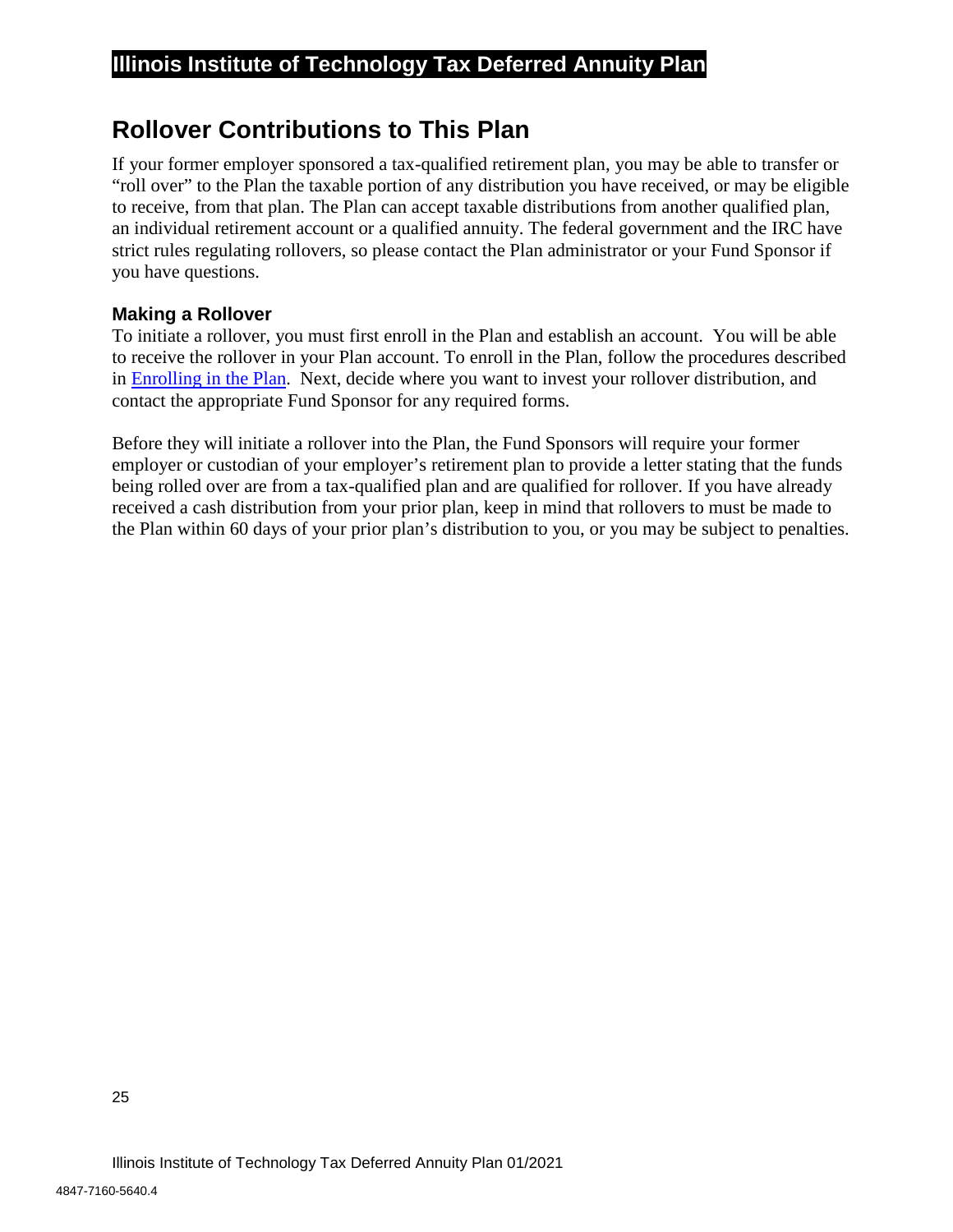# <span id="page-28-0"></span>**Special Maximums and Limits**

## <span id="page-28-1"></span>**Before-tax Savings Limit**

## *Definition of Highly Compensated*

The IRC and the Plan provide rules for determining which participants are considered "highly compensated" for a given year. For 2021, participants with total eligible compensation of \$130,000 or more in 2020, will generally be considered "highly compensated" participants.

Special limits may apply to highly compensated participants, including the IRC's nondiscrimination rules. If you are classified as a highly compensated participant, application of the IRC's non-discrimination rules may require that the University's contributions to your Plan account be adjusted from time to time.

## <span id="page-28-2"></span>**Limits on Your Account**

The IRC limits the total amount of contributions that may be added to your Plan account in any year. This limit applies to both University contributions and your own before-tax savings. This limit is the lesser of 100% of your Base Compensation or the IRC annual limit. The IRC annual limit is \$58,000 in 2021, but may be adjusted by the Internal Revenue Service (IRS) in later years.

## <span id="page-28-3"></span>**Plan Compensation**

For 2021, your Base Compensation in excess of \$290,000 will be disregarded for purposes of determining both your own before-tax contributions and the University's contributions to your Plan account. The IRS may increase that amount from time to time to reflect increases in the cost of living.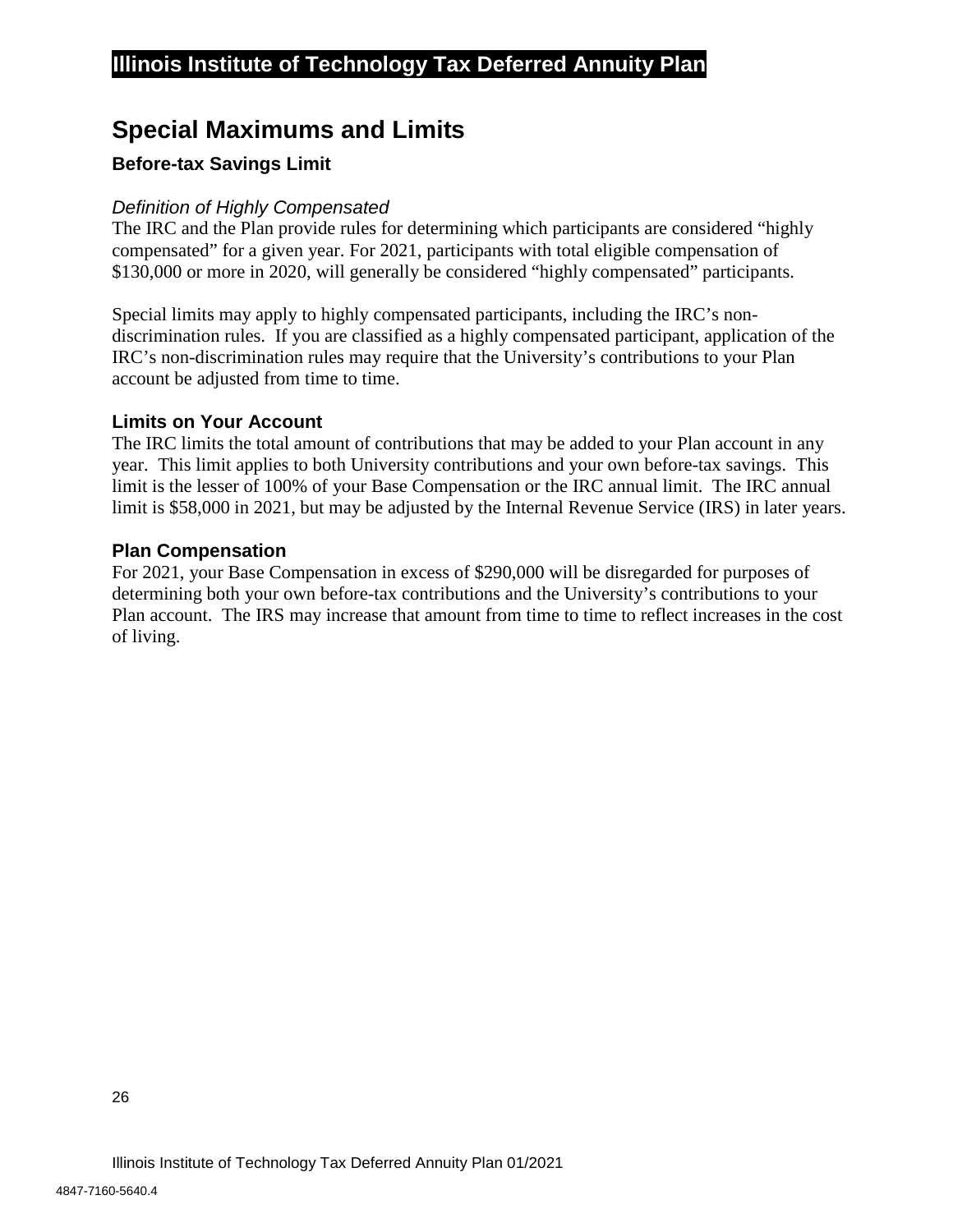# <span id="page-29-0"></span>**General Plan Provisions**

## <span id="page-29-1"></span>**Reporting Address Changes**

After you leave employment with the University, be sure to notify the Plan administrator and your Fund Sponsor(s) of any address changes so you can continue to receive benefit payments and Plan information.

If any benefit payments are returned to the Fund Sponsor because you are no longer living at the address you previously provided, the Fund Sponsor will not mail you any additional benefit payments until you provide your current address.

## <span id="page-29-2"></span>**Assignment of Benefits**

Your account may not be assigned, sold, transferred, garnished or pledged as collateral; a creditor may not attach your value in the Plan as a means of collecting a debt owed by you.

## *Exceptions*

Your account may be attached to satisfy a federal tax levy or a qualified domestic relations order (QDRO) issued by a state court. A QDRO is a judicial order made under state domestic relations laws that requires that your Plan benefit be paid to an alternate payee such as a spouse, former spouse, child or other dependent in connection with child support, alimony payment or marital property rights.

#### <span id="page-29-3"></span>**Plan Insurance**

This Plan is a defined contribution plan and is not insured by the Pension Benefit Guaranty Corporation (PBGC) or by the University.

## <span id="page-29-4"></span>**Future of the Plan**

While the University intends to continue the Plan indefinitely, it is difficult to predict the future. Therefore, the University reserves the right to modify, suspend or terminate the Plan at any time for any reason.

No amendment, however, may deprive you of any benefits under the Plan to which you are entitled at the time the amendment is effective. If the Plan is terminated, you will be entitled to your entire account balance, and all Plan accounts will be restricted exclusively for distribution to participants, retirees and beneficiaries according to Plan provisions.

## <span id="page-29-5"></span>**Claims for Benefits**

The Plan follows these claims procedures:

• **Filing a claim for benefits**: A Participant or Beneficiary (or his or her duly authorized representative) (each, a "claimant") must make any request or claim for Plan benefits (a "claim") in writing. The claim must include a description of the nature of the claim, the facts supporting the claim, the amount claimed, and the claimant's name and address. The claim should be made to the Plan administrator at the address provided in the "Account and Administrative Information" section, below. The claim will be deemed to be filed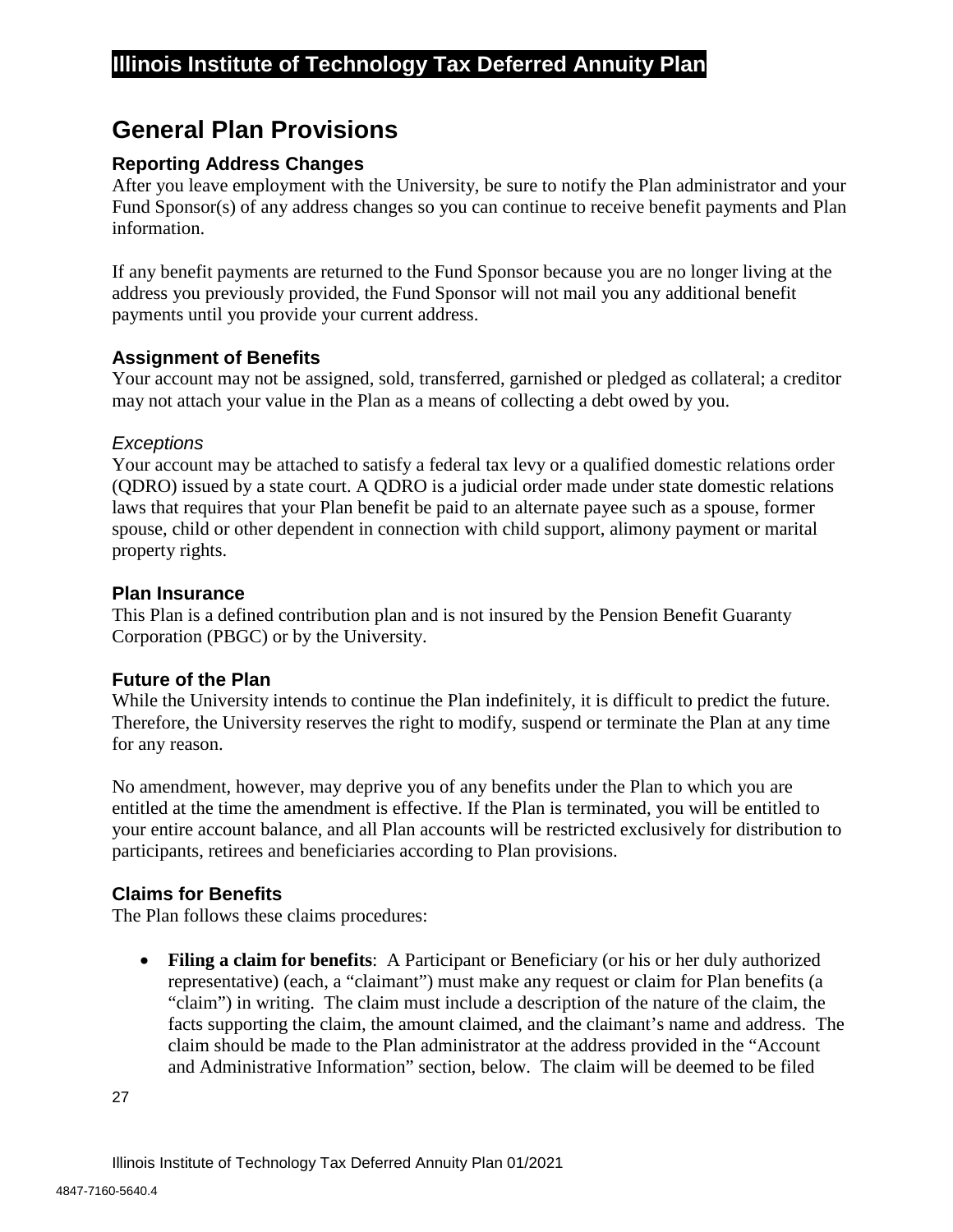when it satisfies the requirements described above.

- **Processing the claim**: The Plan administrator will process the claim within 90 days after the claim is filed. If, due to special circumstances, the Plan administrator requires an extension of time in order to process the claim, it will provide the claimant with written notice of the need for the extension before the end of the initial 90-day period. The extension notice will indicate the special circumstances requiring an extension of time and the date by which the Plan administrator expects to render its final decision. In no event can the extension period exceed 180 days from the date the claim was initially filed.
- **Denial of claim**: If a claim is wholly or partially denied, the Plan administrator will notify the claimant within 90 days following its receipt of the claim (or 180 days in the case of an extension for special circumstances is necessary). The notification must include the specific reason or reasons for the denial, specific references to pertinent Plan provisions on which the denial is based, a description of any additional material or information necessary for the claimant to perfect the claim, and appropriate information about the steps to be taken if the claimant wishes to appeal the denial and request that the claim be further reviewed.
- **Review procedure**: The claimant has 60 days after receipt of a claim denial to appeal the denied claim to the Plan administrator in order to receive a full and fair review of the denial. As part of the review, the claimant must be allowed to review all Plan documents and other papers that affect the claim and must be allowed to submit issues and comments and argue (in writing) against the claim's denial. (Due to the world-wide COVID-19 pandemic, the timeframe in which a claimant may request a review of the Plan's denial of his or her claim may be extended. Please contact the Plan administrator to determine whether such an extension applies to you and your claim.)
- **Decision on review**: The Plan administrator will conduct the review and decide the claimant's appeal of a claim's denial within 60 days after receiving the claimant's request for review. If special circumstances require an extension of time for processing (such as the need to hold a hearing), the Plan administrator will provide the claimant with written notice of the need for the extension before the end of the initial 60-day period. The extension notice will indicate the special circumstances requiring an extension of time and the date by which the Plan administrator expects to render its decision on review. In no event can the extension period exceed 120 days from the date the Plan administrator received claimant's request for review of the claim's denial. The decision on review must be in writing and must include specific reasons for the decision, as well as specific references to the pertinent Plan provisions on which the decision is based. It will also describe your right to seek judicial review of the Plan's determination.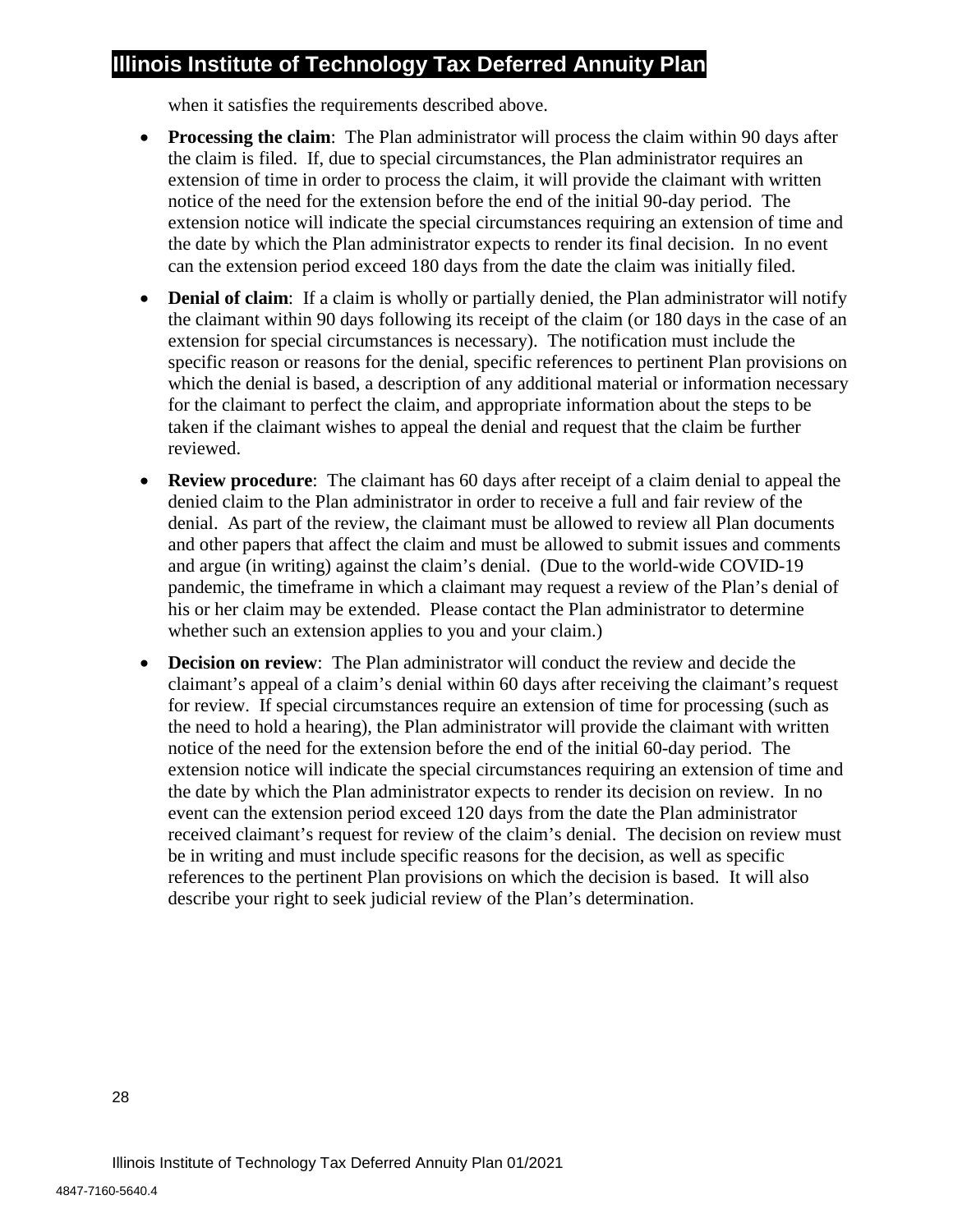# <span id="page-31-0"></span>**Your Right to Benefits**

The Employee Retirement Income Security Act of 1974 (ERISA) spells out certain rights and duties for benefit plans. ERISA is a federal law that sets standards and defines procedures for employee benefit plans. However, the University did not create your benefit plans because of ERISA. These plans were adopted to help you and your family save for your retirement.

## <span id="page-31-1"></span>**Your Benefits Under ERISA**

As a participant in the Plan, ERISA provides you with certain rights and protections. ERISA provides that all Plan participants are entitled to:

## *Receive Information About Your Plan and Benefits*

- Examine without charge at the Plan administrator's office and at other specified locations (such as worksites) all documents governing the Plan, including insurance contracts and collective bargaining agreements and a copy of the latest annual report (Form 5500 Series) filed by the Plan with the U.S. Department of Labor and available at the Public Disclosure Room of the Employee Benefits Security Administration.
- Obtain, upon written request to the Plan administrator, copies of documents governing the operation of the Plan, including insurance contracts and collective bargaining agreements, copies of the latest annual report (Form 5500 Series) and updated summary plan descriptions. The administrator may make a reasonable charge for the copies.
- Receive a summary of the Plan's annual financial report. The Plan administrator is required by law to furnish each participant with a copy of this summary annual report.
- Obtain a statement telling you whether you have a right to receive a benefit at Normal Retirement Age (age 65) and if so, what your benefits would be at Normal Retirement Age if you stop working under the Plan now. If you do not have a right to a benefit, the statement will tell you how many more years you have to work to receive a benefit. This statement must be requested in writing and is not required to be given more than once every 12 months. The Plan must provide the statement free of charge.

## <span id="page-31-2"></span>**Prudent Actions by Plan Fiduciaries**

In addition to creating rights for participants, ERISA imposes duties upon the people who are responsible for the operation of the Plan. The people who operate the Plan, called "fiduciaries" of the Plan, have a duty to do so prudently and in the interest of you and other Plan participants and beneficiaries.

No one, including the University or any other person, may fire you or otherwise discriminate against you in any way to prevent you from obtaining a benefit or exercising your rights under ERISA.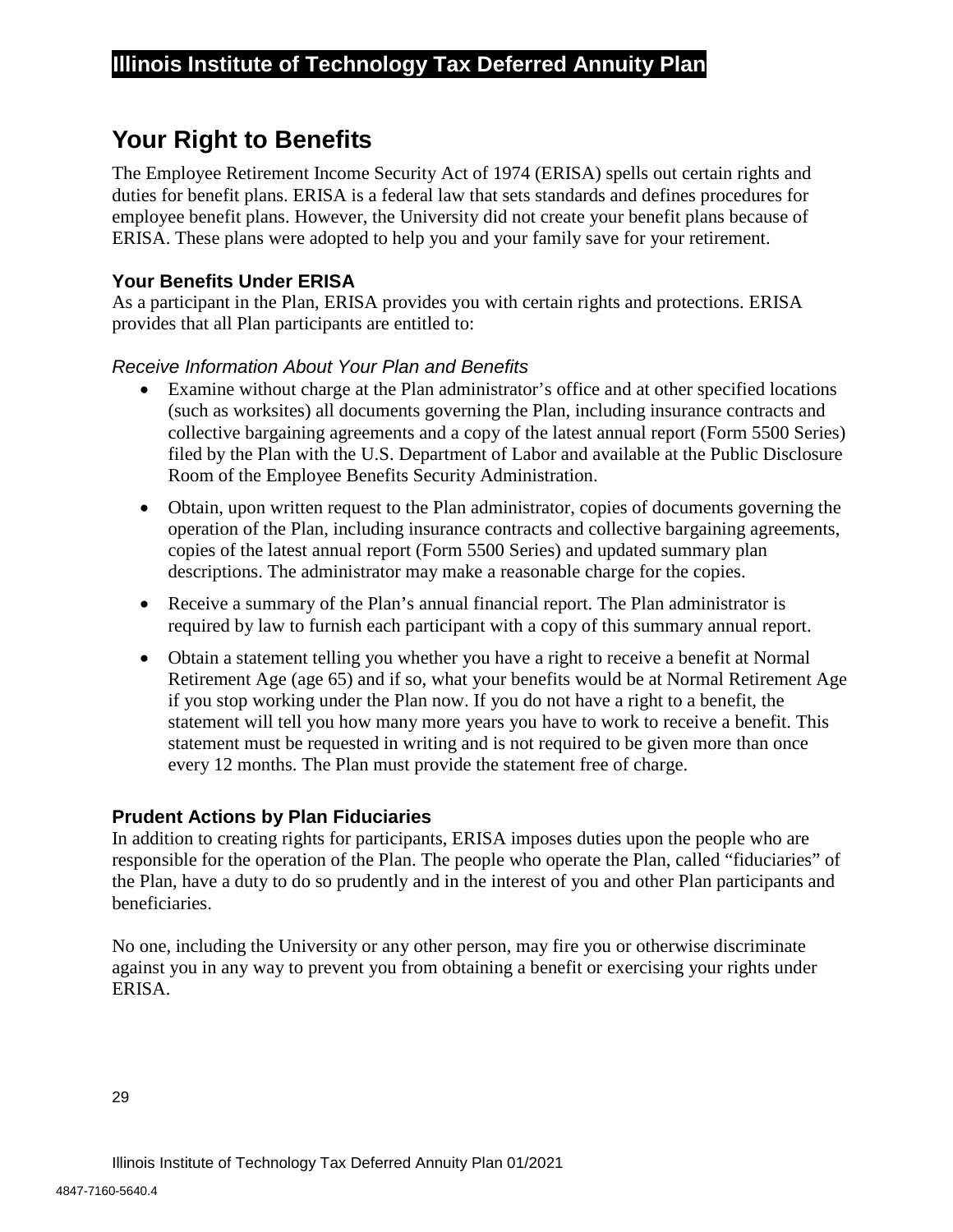## <span id="page-32-0"></span>**Enforce Your Rights**

If your claim for a benefit is denied or ignored, in whole or in part, you have a right to know why this was done, to obtain copies of documents relating to the decision without charge, and to appeal any denial, all within certain time schedules and under the Plan's claims procedures. These procedures are describe above. If you have questions about these procedures, contact the Plan administrator.

Under ERISA, there are steps you can take to enforce your rights. For instance, if you request a copy of Plan documents or the latest annual report from the Plan and do not receive them within 30 days, you may file suit in a federal court. In such a case, the court may require the Plan administrator to provide the materials and pay you up to \$110 a day until you receive the materials, unless the materials were not sent because of reasons beyond the control of the administrator.

If you have a claim for benefits that is denied or ignored, in whole or in part, you may file suit in a state or federal court. In addition, if you disagree with the Plan's decision or lack thereof concerning the qualified status of a domestic relations order or a medical child support order, you may file suit in federal court.

If it should happen that Plan fiduciaries misuse the Plan's money, or if you are discriminated against for asserting your rights, you may seek assistance from the U.S. Department of Labor or you may file suit in a federal court. The court will decide who should pay court costs and legal fees. If you are successful, the court may order the person you have sued to pay these costs and fees. If you lose, the court may order you to pay these costs and fees, for example, if it finds your claim is frivolous.

## <span id="page-32-1"></span>**Assistance with Your Questions**

If you have any questions about the Plan, you should contact the Plan administrator. If you have any questions about this statement or about your rights under ERISA, or you need assistance in obtaining documents from the Plan administrator, you should contact the nearest office of the Employee Benefits Security Administration, U.S. Department of Labor, listed in your telephone directory, or the Division of Technical Assistance and Inquiries, Employee Benefits Security Administration, U.S. Department of Labor, 200 Constitution Avenue N.W., Washington, DC 20210. You may also obtain certain publications about your rights and responsibilities under ERISA by going to the Employee Benefits Security Administration's website at [http://askebsa.dol.gov](http://askebsa.dol.gov/) or calling toll-free at 866-444-3272.

#### <span id="page-32-2"></span>**Important Information**

30 This summary was prepared for participants in the Plan. The actual Plan is a complex legal document that has been written in the manner required by tax laws and regulations. This summary, which is called a Summary Plan Description (SPD), explains and summarizes the important features of the Plan. Participants in the Plan should consult the Plan for technical and detailed Plan provisions. The legal operation of the Plan is controlled by the Plan document and the Funding Vehicles (as defined in the Plan) that are issued under terms of the Plan. The terms of this SPD do not control the operation of the Plan. If there is any ambiguity or inconsistency between this SPD and the Plan, the terms of the Plan shall govern. With respect to benefits provided by Funding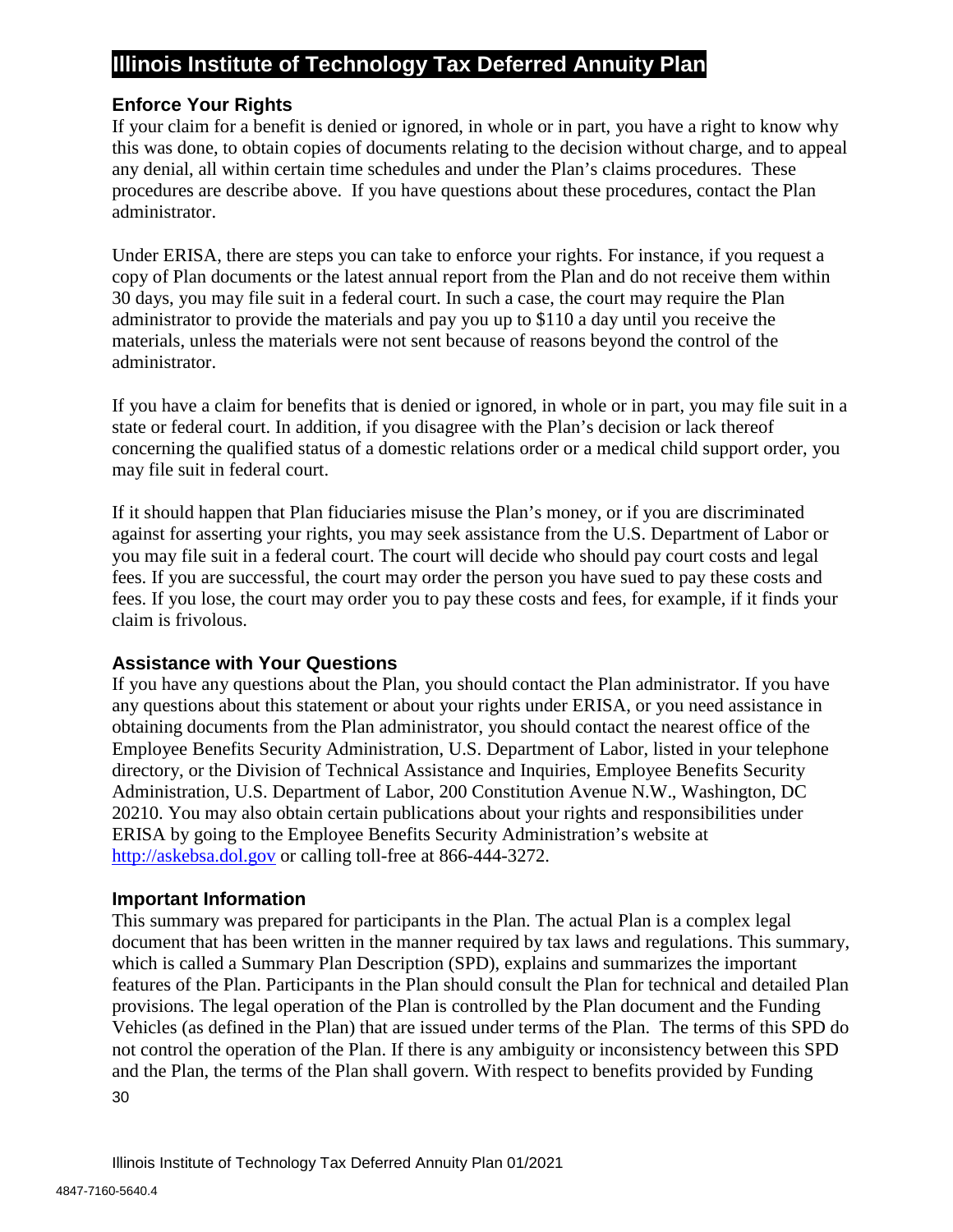Vehicles (annuity contracts and custodial accounts) provided by the Fund Sponsors, a participant's rights will be determined under the terms of such Funding Vehicles.